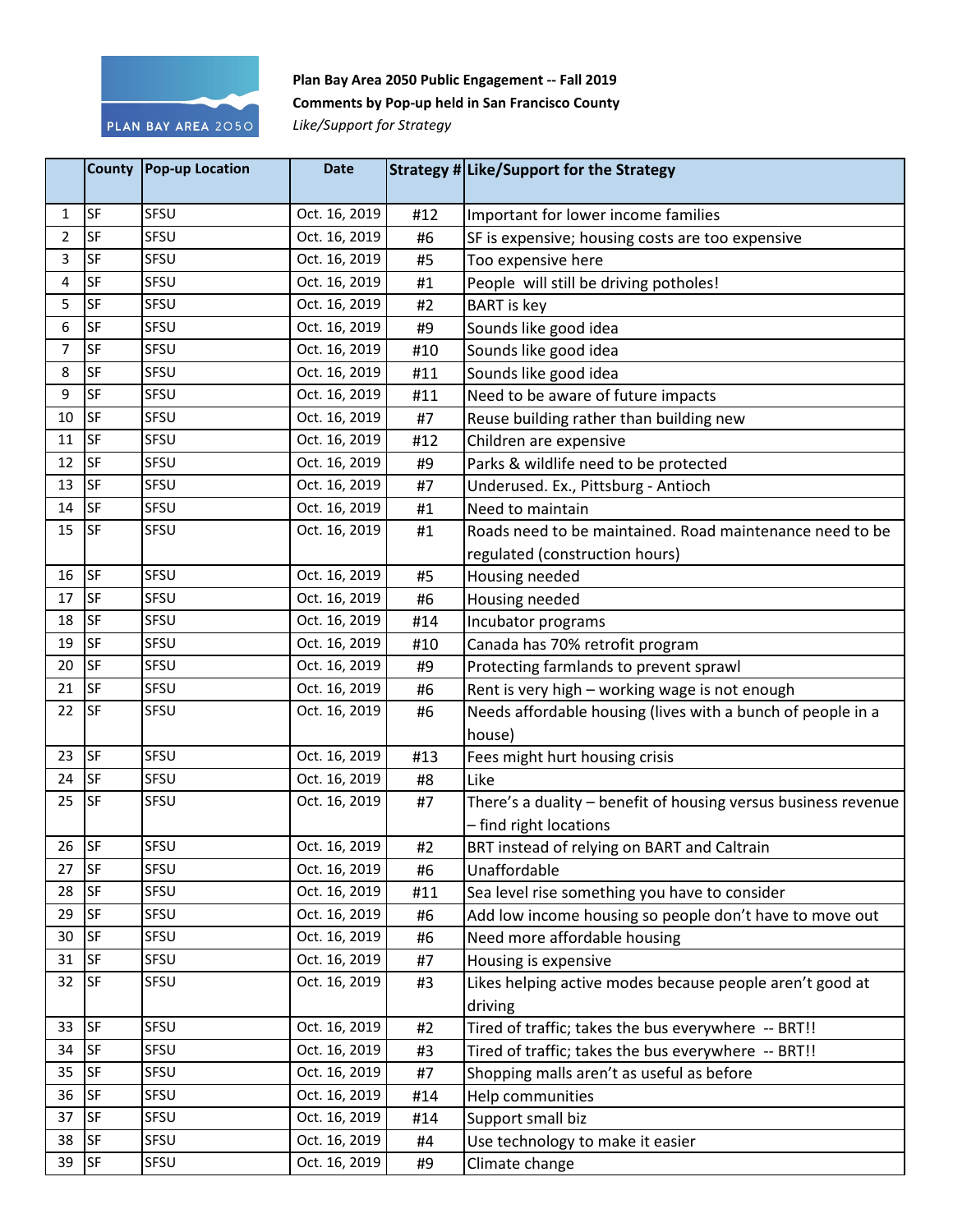|    | <b>County</b> | Pop-up Location  | <b>Date</b>   |     | Strategy # Like/Support for the Strategy                   |
|----|---------------|------------------|---------------|-----|------------------------------------------------------------|
| 40 | <b>SF</b>     | SFSU             | Oct. 16, 2019 | #10 | Climate change                                             |
| 41 | SF            | SFSU             | Oct. 16, 2019 | #11 | Climate change                                             |
| 42 | <b>SF</b>     | SFSU             | Oct. 16, 2019 | #6  | Hard to afford housing (his mom is single parent)          |
| 43 | <b>SF</b>     | SFSU             | Oct. 16, 2019 | #3  | Wants more walking, but needs to be more holistic with     |
|    |               |                  |               |     | promoting exercise                                         |
| 44 | <b>SF</b>     | SFSU             | Oct. 16, 2019 | #11 | Like                                                       |
| 45 | <b>SF</b>     | SFSU             | Oct. 16, 2019 | #4  | Make it easier to access transportation                    |
| 46 | SF            | SFSU             | Oct. 16, 2019 | #6  | Affordable housing is needed because of homelessness       |
| 47 | SF            | SFSU             | Oct. 16, 2019 | #6  | Housing is expensive                                       |
| 48 | SF            | SFSU             | Oct. 16, 2019 | #7  | E-commerce is affecting malls with vacant storefronts      |
| 49 | SF            | SFSU             | Oct. 16, 2019 | #5  | Housing near transit, especially BART                      |
| 50 | SF            | SFSU             | Oct. 16, 2019 | #3  | Biking is a great way to get around                        |
| 51 | SF            | SFSU             | Oct. 16, 2019 | #11 | Often overlooked --current era is concerning               |
| 52 | <b>SF</b>     | Heart of City FM | Oct. 18, 2019 | #5  | Housing is important for economy; more density; too many   |
|    |               |                  |               |     | restrictions                                               |
| 53 | <b>SF</b>     | Heart of City FM | Oct. 18, 2019 | #8  | Too convoluted; too long                                   |
| 54 | <b>SF</b>     | Heart of City FM | Oct. 18, 2019 | #2  | <b>BART needs more tracks</b>                              |
| 55 | <b>SF</b>     | Heart of City FM | Oct. 18, 2019 | #12 | Impact on family budget                                    |
| 56 | <b>SF</b>     | Heart of City FM | Oct. 18, 2019 | #6  | Working families need space for more people                |
| 57 | <b>SF</b>     | Heart of City FM | Oct. 18, 2019 | #4  | This is needed                                             |
| 58 | SF            | Heart of City FM | Oct. 18, 2019 | #5  | Require more housing                                       |
| 59 | <b>SF</b>     | Heart of City FM | Oct. 18, 2019 | #6  | More affordable for seniors                                |
| 60 | SF            | Heart of City FM | Oct. 18, 2019 | #5  | Increase convenience; tight knit community                 |
| 61 | <b>SF</b>     | Heart of City FM | Oct. 18, 2019 | #10 | Like                                                       |
| 62 | <b>SF</b>     | Heart of City FM | Oct. 18, 2019 | #9  | Like                                                       |
| 63 | <b>SF</b>     | Heart of City FM | Oct. 18, 2019 | #10 | Like                                                       |
| 64 | <b>SF</b>     | Heart of City FM | Oct. 18, 2019 | #11 | Like                                                       |
| 65 | <b>SF</b>     | Heart of City FM | Oct. 18, 2019 | #11 | Green vs. gray infrastructure                              |
| 66 | <b>SF</b>     | Heart of City FM | Oct. 18, 2019 | #2  | BART is too overcrowded                                    |
| 67 | SF            | Heart of City FM | Oct. 18, 2019 | #10 | Good if subsidized                                         |
| 68 | <b>SF</b>     | Heart of City FM | Oct. 18, 2019 | #10 | Need to think of these things                              |
| 69 | SF            | Heart of City FM | Oct. 18, 2019 | #2  | Like                                                       |
| 70 | SF            | Heart of City FM | Oct. 18, 2019 | #2  | Need options for BART                                      |
| 71 | <b>SF</b>     | Heart of City FM | Oct. 18, 2019 | #14 | Target historically under invested areas                   |
| 72 | SF            | Heart of City FM | Oct. 18, 2019 | #9  | Protection is important                                    |
| 73 | SF            | Heart of City FM | Oct. 18, 2019 | #3  | Free bike share; speed limits save lives                   |
| 74 | SF            | Heart of City FM | Oct. 18, 2019 | #3  | Slower speed good for seniors                              |
| 75 | SF            | Heart of City FM | Oct. 18, 2019 | #6  | Affordable                                                 |
| 76 | SF            | Heart of City FM | Oct. 18, 2019 | #6  | Lots of hardworking people that deserve a place to live    |
| 77 | SF            | Heart of City FM | Oct. 18, 2019 | #4  | Cashless is good                                           |
| 78 | SF            | Heart of City FM | Oct. 18, 2019 | #6  | Affordable single family home -- privacy                   |
| 79 | SF            | Heart of City FM | Oct. 18, 2019 | #1  | Like                                                       |
| 80 | SF            | Heart of City FM | Oct. 18, 2019 | #2  | More BART trains; more frequency; too crowded              |
| 81 | <b>SF</b>     | Heart of City FM | Oct. 18, 2019 | #1  | It's been deteriorating; need to do a better job           |
| 82 | SF            | Heart of City FM | Oct. 18, 2019 | #12 | Allow more people to contribute to the economy             |
| 83 | <b>SF</b>     | Heart of City FM | Oct. 18, 2019 | #10 | Important to preserve what we have so retrofitting is good |
| 84 | SF            | Heart of City FM | Oct. 18, 2019 | #11 | Especially important for those living near the Bay         |
| 85 | SF            | Heart of City FM | Oct. 18, 2019 | #7  | Also library and senior centers                            |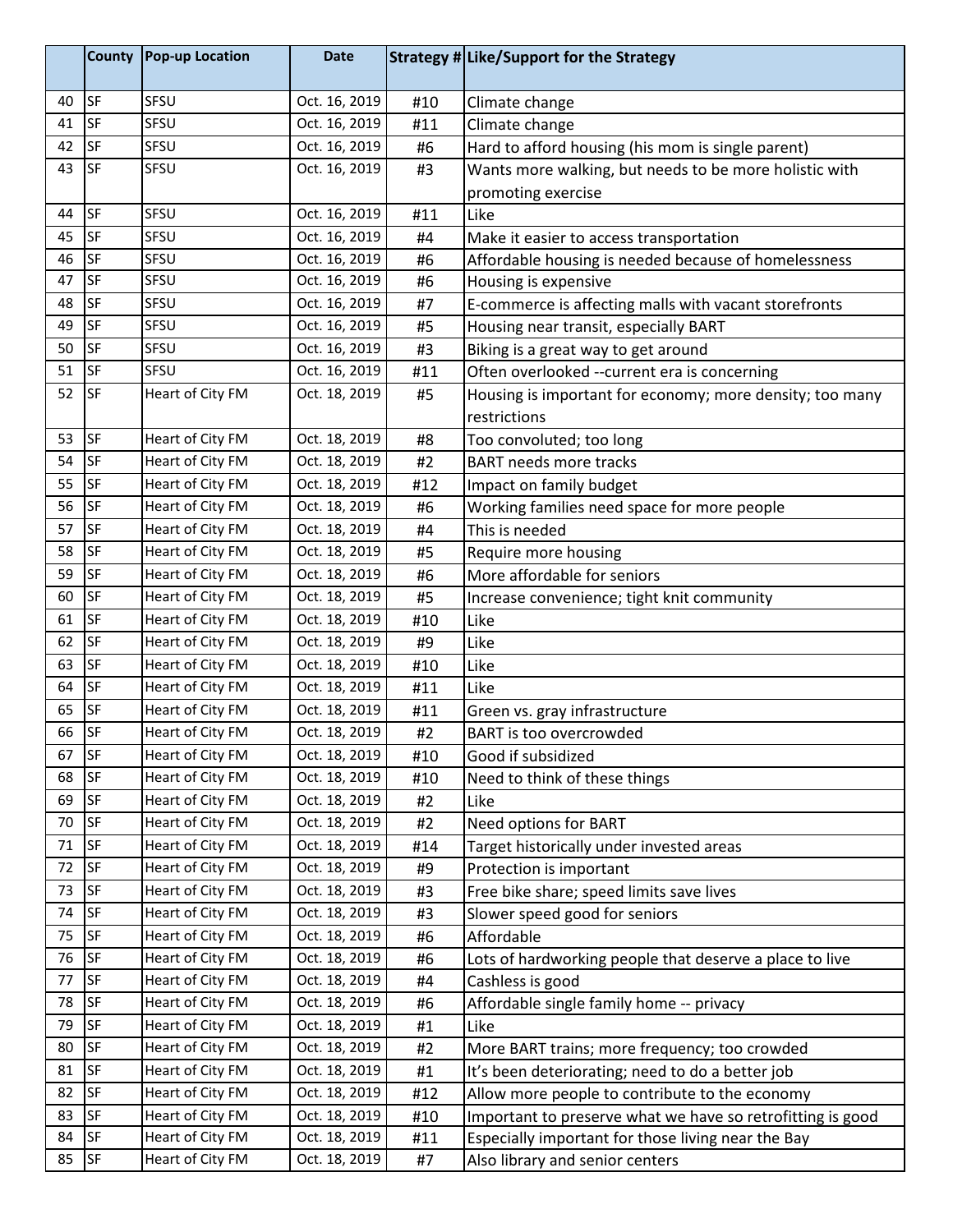|          | <b>County</b> | <b>Pop-up Location</b> | <b>Date</b>   |     | Strategy # Like/Support for the Strategy                      |
|----------|---------------|------------------------|---------------|-----|---------------------------------------------------------------|
| 86       | <b>SF</b>     | Heart of City FM       | Oct. 18, 2019 | #2  | Will be good for expanding population                         |
| 87       | SF            | Heart of City FM       | Oct. 18, 2019 | #14 | More opportunities                                            |
| 88       | <b>SF</b>     | Heart of City FM       | Oct. 18, 2019 | #12 | #12, plus more                                                |
| 89       | SF            | Heart of City FM       | Oct. 18, 2019 | #13 | #13, plus more                                                |
| 90       | SF            | Heart of City FM       | Oct. 18, 2019 | #14 | #14, plus more                                                |
| 91       | SF            | Heart of City FM       | Oct. 18, 2019 | #11 | Climate change                                                |
| 92       | SF            | Heart of City FM       | Oct. 18, 2019 | #3  | Bikers need to be helped                                      |
| 93       | <b>SF</b>     | Heart of City FM       | Oct. 18, 2019 | #2  | Like rapid bus                                                |
| 94       | SF            | Heart of City FM       | Oct. 18, 2019 | #3  | Set good environment like Market Street                       |
| 95       | <b>SF</b>     | Heart of City FM       | Oct. 18, 2019 | #2  | Population growth requires investment in public transit       |
| 96       | <b>SF</b>     | Heart of City FM       | Oct. 18, 2019 | #5  | Support                                                       |
| 97       | SF            | Heart of City FM       | Oct. 18, 2019 | #7  | Support                                                       |
| 98       | <b>SF</b>     | Heart of City FM       | Oct. 18, 2019 | #12 | Really like this                                              |
| 99       | SF            | Heart of City FM       | Oct. 18, 2019 | #5  | Need more housing                                             |
| 100      | <b>SF</b>     | Heart of City FM       | Oct. 18, 2019 | #10 | We are not prepared for earthquakes                           |
| 101      | <b>SF</b>     | Heart of City FM       | Oct. 18, 2019 | #7  | Support                                                       |
| $102$ SF |               | Heart of City FM       | Oct. 18, 2019 | #5  | Important but developers should contribute to transit funding |
| 103 SF   |               | Heart of City FM       | Oct. 18, 2019 | #12 | Support                                                       |
| 104      | <b>SF</b>     | Heart of City FM       | Oct. 18, 2019 | #6  | Support                                                       |
| 105 SF   |               | Heart of City FM       | Oct. 18, 2019 | #8  | Support                                                       |
| 106 SF   |               | Heart of City FM       | Oct. 18, 2019 | #3  | Need good street investment                                   |
| 107 SF   |               | Heart of City FM       | Oct. 18, 2019 | #6  | Make the millionaires and billionaires pay their fair share   |
| 108 SF   |               | Heart of City FM       | Oct. 18, 2019 | #7  | Needs to have some transit                                    |
| 109      | <b>SF</b>     | Heart of City FM       | Oct. 18, 2019 | #6  | Infill not greenfields                                        |
| 110      | <b>SF</b>     | Heart of City FM       | Oct. 18, 2019 | #3  | Safety improvement is key                                     |
| 111      | <b>SF</b>     | Heart of City FM       | Oct. 18, 2019 | #14 | More opportunities for hard working people                    |
| $112$ SF |               | Heart of City FM       | Oct. 18, 2019 | #1  | San Francisco transit is good already; maintain the quality   |
| $113$ SF |               | Heart of City FM       | Oct. 18, 2019 | #5  | More dense housing                                            |
| $114$ SF |               | Heart of City FM       | Oct. 18, 2019 | #7  | More dense housing                                            |
| $115$ SF |               | Heart of City FM       | Oct. 18, 2019 | #10 | Goes hand in hand with #11                                    |
| $116$ SF |               | Heart of City FM       | Oct. 18, 2019 | #11 | Goes hand in hand with #10                                    |
| 117 SF   |               | Heart of City FM       | Oct. 18, 2019 | #1  | Need to function better                                       |
| 118 SF   |               | Heart of City FM       | Oct. 18, 2019 | #2  | Good to modernize                                             |
| 119 SF   |               | Heart of City FM       | Oct. 18, 2019 | #13 | Penalize polluters with max. penalties; incentivize "right"   |
|          |               |                        |               |     | practices                                                     |
| 120 SF   |               | <b>Sunday Streets</b>  | Oct. 20, 2019 | #1  | #1 is more of a "gotta happen" than a strategy; a baseline    |
|          |               |                        |               |     | must. NOW strategies vs. long-term plans                      |
| $121$ SF |               | <b>Sunday Streets</b>  | Oct. 20, 2019 | #9  | In addition, more organic farming and less pesticide use      |
| $122$ SF |               | <b>Sunday Streets</b>  | Oct. 20, 2019 | #12 | Low-income communities can't afford child care - this allows  |
|          |               |                        |               |     | focus on jobs                                                 |
| $123$ SF |               | <b>Sunday Streets</b>  | Oct. 20, 2019 | #5  | Many of my community are having children; having housing      |
|          |               |                        |               |     | near good schools is important                                |
| 124 SF   |               | <b>Sunday Streets</b>  | Oct. 20, 2019 | #10 | Supports enviro goals and architectural heritage              |
| $125$ SF |               | <b>Sunday Streets</b>  | Oct. 20, 2019 | #9  | Supports enviro goals and architectural heritage              |
| 126 SF   |               | <b>Sunday Streets</b>  | Oct. 20, 2019 | #11 | Supports enviro goals and architectural heritage              |
| 127 SF   |               | <b>Sunday Streets</b>  | Oct. 20, 2019 | #2  | Wait times are too long now, and need better connections      |
|          |               |                        |               |     | between Muni and AC Transit                                   |
| 128 SF   |               | <b>Sunday Streets</b>  | Oct. 20, 2019 | #5  | More housing near transit                                     |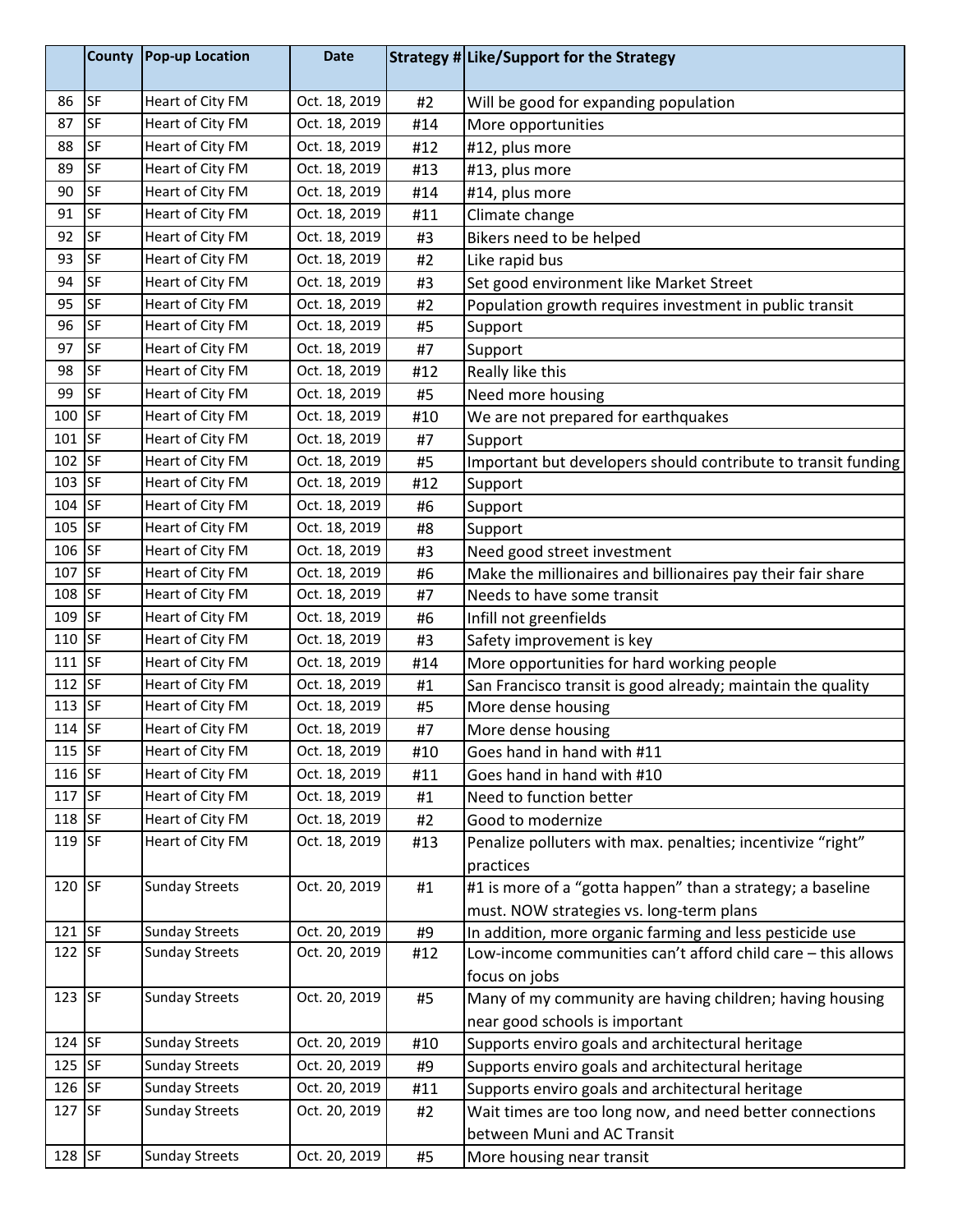|          | County | <b>Pop-up Location</b> | <b>Date</b>   |     | Strategy # Like/Support for the Strategy                             |
|----------|--------|------------------------|---------------|-----|----------------------------------------------------------------------|
| $129$ SF |        | <b>Sunday Streets</b>  | Oct. 20, 2019 | #5  | Too expensive here                                                   |
| 130 SF   |        | <b>Sunday Streets</b>  | Oct. 20, 2019 | #7  | Malls are empty                                                      |
| 131 SF   |        | <b>Sunday Streets</b>  | Oct. 20, 2019 | #7  | <b>Practical and doable</b>                                          |
| 132 SF   |        | <b>Sunday Streets</b>  | Oct. 20, 2019 | #6  | Longtime SF resident who wants to maintain affordability             |
| 133 SF   |        | <b>Sunday Streets</b>  | Oct. 20, 2019 | #9  | Cheapest way to keep housing and transportation affordable           |
| 134 SF   |        | <b>Sunday Streets</b>  | Oct. 20, 2019 | #3  | Market Street is scary! Make places more bike friendly               |
| 135 SF   |        | <b>Sunday Streets</b>  | Oct. 20, 2019 | #4  | Centralized info helps travel                                        |
| 136 SF   |        | <b>Sunday Streets</b>  | Oct. 20, 2019 | #3  | Need to prepare for more biking and less car ownership               |
| 137 SF   |        | <b>Sunday Streets</b>  | Oct. 20, 2019 | #14 | This could apply to businesses in all sectors                        |
| 138 SF   |        | <b>Sunday Streets</b>  | Oct. 20, 2019 | #4  | Plus a really functional/ NextBus system; one stop shop              |
| 139 SF   |        | <b>Sunday Streets</b>  | Oct. 20, 2019 | #2  | We need more frequent bus service; weekends too. Long wait<br>times  |
| $140$ SF |        | <b>Sunday Streets</b>  | Oct. 20, 2019 | #6  | I don't qualify for low income housing programs but still            |
|          |        |                        |               |     | struggle to afford housing                                           |
| 141 SF   |        | <b>Sunday Streets</b>  | Oct. 20, 2019 | #14 | As a small business owner, wants to see more money                   |
|          |        |                        |               |     | circulating locally                                                  |
| 142 SF   |        | <b>Sunday Streets</b>  | Oct. 20, 2019 | #2  | SF doesn't have effective crosstown routes                           |
| 143 SF   |        | <b>Sunday Streets</b>  | Oct. 20, 2019 | #6  | Too many people living in unofficial housing units                   |
| $144$ SF |        | <b>Sunday Streets</b>  | Oct. 20, 2019 | #7  | Reclaim public space                                                 |
| 145 SF   |        | <b>Sunday Streets</b>  | Oct. 20, 2019 | #3  | Like in Portland, makes it feel safer to ride a bike                 |
| 146 SF   |        | <b>Sunday Streets</b>  | Oct. 20, 2019 | #2  | Or another bridge?                                                   |
| 147 SF   |        | <b>Sunday Streets</b>  | Oct. 20, 2019 | #12 | More effective than Section 8 to get people back to work             |
| 148 SF   |        | <b>Sunday Streets</b>  | Oct. 20, 2019 | #1  | Like                                                                 |
| 149 SF   |        | <b>Sunday Streets</b>  | Oct. 20, 2019 | #2  | The Bay Area should make mass transit more frequent,                 |
|          |        |                        |               |     | equitable and efficient for everyone                                 |
| $150$ SF |        | <b>Sunday Streets</b>  | Oct. 20, 2019 | #8  | Make development process easier for more housing                     |
| $151$ SF |        | <b>Sunday Streets</b>  | Oct. 20, 2019 | #9  | #9 is a bare minimum "must have" and even this could be<br>difficult |
| $152$ SF |        | <b>Sunday Streets</b>  | Oct. 20, 2019 | #3  | Less cars is good, good for human health. Biking is healthy          |
| $153$ SF |        | <b>Sunday Streets</b>  | Oct. 20, 2019 | #2  | More frequent bus service and maybe run smaller buses                |
|          |        |                        |               |     | during non-commute hours                                             |
| $154$ SF |        | <b>Sunday Streets</b>  | Oct. 20, 2019 | #2  | From a commute transit rider - share rides!                          |
| 155 SF   |        | <b>Sunday Streets</b>  | Oct. 20, 2019 | #3  | We need to get people out of cars                                    |
| $156$ SF |        | <b>Sunday Streets</b>  | Oct. 20, 2019 | #2  | We need to get people out of cars                                    |
| 157 SF   |        | <b>Sunday Streets</b>  | Oct. 20, 2019 | #10 | Water usage is implementable                                         |
| $158$ SF |        | <b>Sunday Streets</b>  | Oct. 20, 2019 | #10 | Pair #10 with #7 - all new buildings should be "green"               |
| $159$ SF |        | <b>Sunday Streets</b>  | Oct. 20, 2019 | #7  | Make use of these buildings - reduce obstacles and allow             |
|          |        |                        |               |     | businesses                                                           |
| 160 SF   |        | <b>Sunday Streets</b>  | Oct. 20, 2019 | #8  | "Simplify" looks good                                                |
| $161$ SF |        | <b>Sunday Streets</b>  | Oct. 20, 2019 | #2  | Let's develop more express bus lines that complement bus             |
|          |        |                        |               |     | routes that get crowded often                                        |
| $162$ SF |        | <b>Sunday Streets</b>  | Oct. 20, 2019 | #3  | Bike lanes good, but reducing speed limits is unachievable           |
| 163 SF   |        | SF Chinatown           | Nov. 2, 2019  | #5  | Education system needs improvement                                   |
| 164 SF   |        | SF Chinatown           | Nov. 2, 2019  | #3  | More autonomous vehicle infrastructure; less driving                 |
| 165 SF   |        | SF Chinatown           | Nov. 2, 2019  | #1  | Support                                                              |
| 166 SF   |        | SF Chinatown           | Nov. 2, 2019  | #2  | Support                                                              |
| 167 SF   |        | SF Chinatown           | Nov. 2, 2019  | #3  | Support                                                              |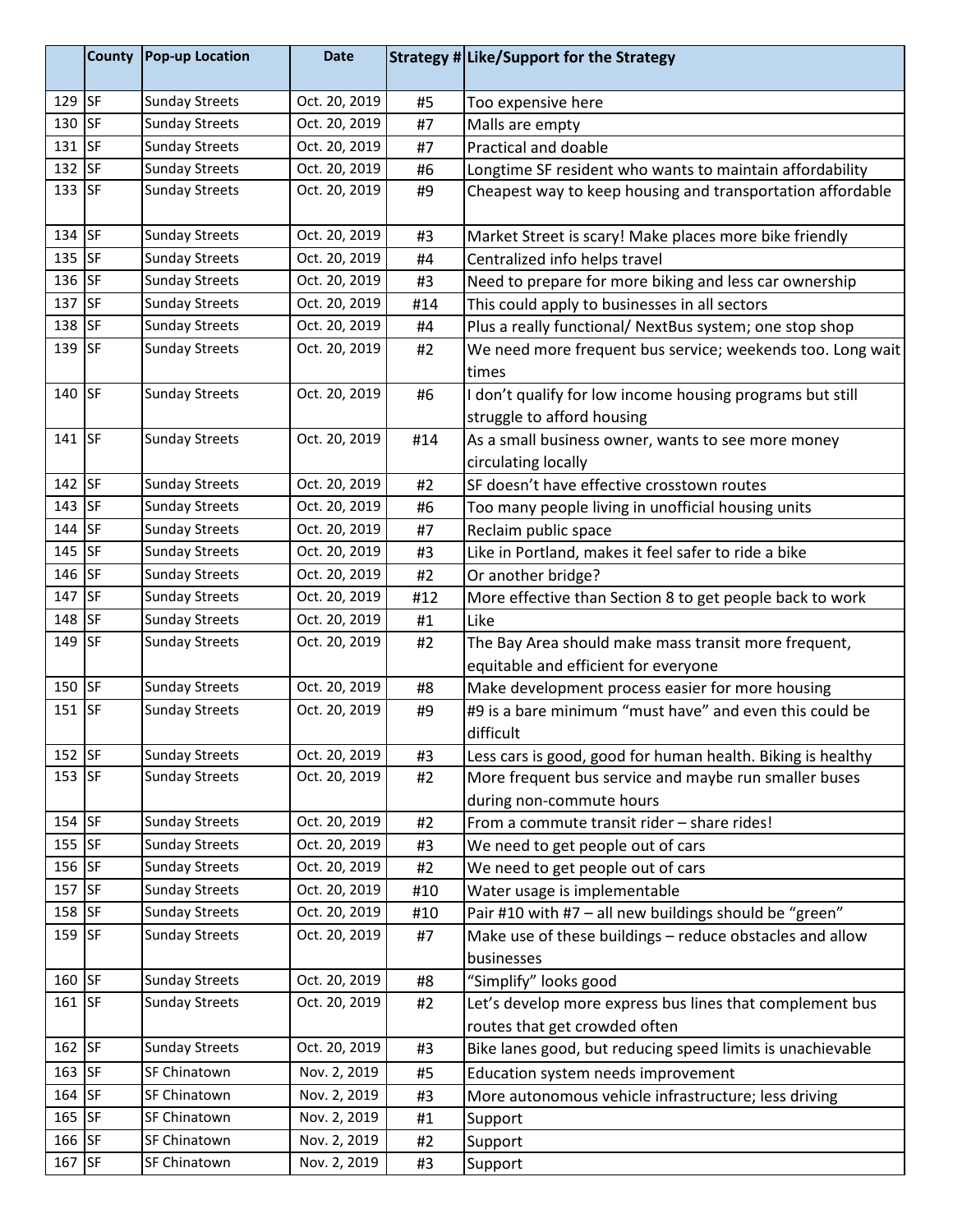|        | <b>County</b> | <b>Pop-up Location</b> | <b>Date</b>  |     | Strategy # Like/Support for the Strategy |
|--------|---------------|------------------------|--------------|-----|------------------------------------------|
| 168 SF |               | SF Chinatown           | Nov. 2, 2019 | #2  | Support                                  |
| 169    | <b>SF</b>     | SF Chinatown           | Nov. 2, 2019 | #5  | Support                                  |
| 170 SF |               | SF Chinatown           | Nov. 2, 2019 | #11 | Support                                  |
| 171    | <b>SF</b>     | SF Chinatown           | Nov. 2, 2019 | #14 | Support                                  |
| 172    | <b>SF</b>     | SF Chinatown           | Nov. 2, 2019 | #1  | Support                                  |
| 173    | <b>SF</b>     | SF Chinatown           | Nov. 2, 2019 | #11 | Support                                  |
| 174 SF |               | SF Chinatown           | Nov. 2, 2019 | #14 | Support                                  |
| 175 SF |               | SF Chinatown           | Nov. 2, 2019 | #5  | Support                                  |
| 176 SF |               | SF Chinatown           | Nov. 2, 2019 | #6  | Support                                  |
| 177    | <b>SF</b>     | SF Chinatown           | Nov. 2, 2019 | #7  | Support                                  |
| 178 SF |               | SF Chinatown           | Nov. 2, 2019 | #3  | Support                                  |
| 179 SF |               | SF Chinatown           | Nov. 2, 2019 | #2  | Support                                  |
| 180 SF |               | SF Chinatown           | Nov. 2, 2019 | #6  | But build all types/kinds of housing     |
| 181 SF |               | SF Chinatown           | Nov. 2, 2019 | #4  | Support                                  |
| 182 SF |               | SF Chinatown           | Nov. 2, 2019 | #6  | Support                                  |
| 183    | <b>SF</b>     | SF Chinatown           | Nov. 2, 2019 | #7  | Support                                  |
| 184 SF |               | SF Chinatown           | Nov. 2, 2019 | #8  | Support                                  |
| 185 SF |               | SF Chinatown           | Nov. 2, 2019 | #9  | Support                                  |
| 186 SF |               | SF Chinatown           | Nov. 2, 2019 | #13 | Support                                  |
| 187 SF |               | SF Chinatown           | Nov. 2, 2019 | #14 | Support                                  |
| 188 SF |               | SF Chinatown           | Nov. 2, 2019 | #2  | Support                                  |
| 189 SF |               | SF Chinatown           | Nov. 2, 2019 | #9  | Support                                  |
| 190 SF |               | SF Chinatown           | Nov. 2, 2019 | #2  | Support                                  |
| 191    | <b>SF</b>     | SF Chinatown           | Nov. 2, 2019 | #4  | Support                                  |
| 192 SF |               | SF Chinatown           | Nov. 2, 2019 | #6  | Support                                  |
| 193 SF |               | SF Chinatown           | Nov. 2, 2019 | #10 | Support                                  |
| 194 SF |               | SF Chinatown           | Nov. 2, 2019 | #14 | Support                                  |
| 195    | <b>SF</b>     | SF Chinatown           | Nov. 2, 2019 | #12 | Support                                  |
| 196 SF |               | SF Chinatown           | Nov. 2, 2019 | #6  | Support                                  |
| 197 SF |               | SF Chinatown           | Nov. 2, 2019 | #2  | Support                                  |
| 198 SF |               | SF Chinatown           | Nov. 2, 2019 | #3  | Support                                  |
| 199 SF |               | SF Chinatown           | Nov. 2, 2019 | #5  | Support                                  |
| 200 SF |               | SF Chinatown           | Nov. 2, 2019 | #6  | Support                                  |
| 201 SF |               | SF Chinatown           | Nov. 2, 2019 | #7  | Support                                  |
| 202 SF |               | SF Chinatown           | Nov. 2, 2019 | #10 | Support                                  |
| 203 SF |               | SF Chinatown           | Nov. 2, 2019 | #3  | Support                                  |
| 204 SF |               | SF Chinatown           | Nov. 2, 2019 | #14 | Support                                  |
| 205 SF |               | SF Chinatown           | Nov. 2, 2019 | #1  | Support                                  |
| 206 SF |               | SF Chinatown           | Nov. 2, 2019 | #3  | Train should be longer/increase capacity |
| 207 SF |               | SF Chinatown           | Nov. 2, 2019 | #1  | Support                                  |
| 208 SF |               | SF Chinatown           | Nov. 2, 2019 | #2  | Support                                  |
| 209 SF |               | SF Chinatown           | Nov. 2, 2019 | #5  | Support                                  |
| 210 SF |               | SF Chinatown           | Nov. 2, 2019 | #7  | Support                                  |
| 211 SF |               | SF Chinatown           | Nov. 2, 2019 | #11 | Support                                  |
| 212 SF |               | SF Chinatown           | Nov. 2, 2019 | #10 | Support                                  |
| 213 SF |               | SF Chinatown           | Nov. 2, 2019 | #14 | Support                                  |
| 214 SF |               | SF Chinatown           | Nov. 2, 2019 | #6  | Support                                  |
| 215 SF |               | SF Chinatown           | Nov. 2, 2019 | #7  | Support                                  |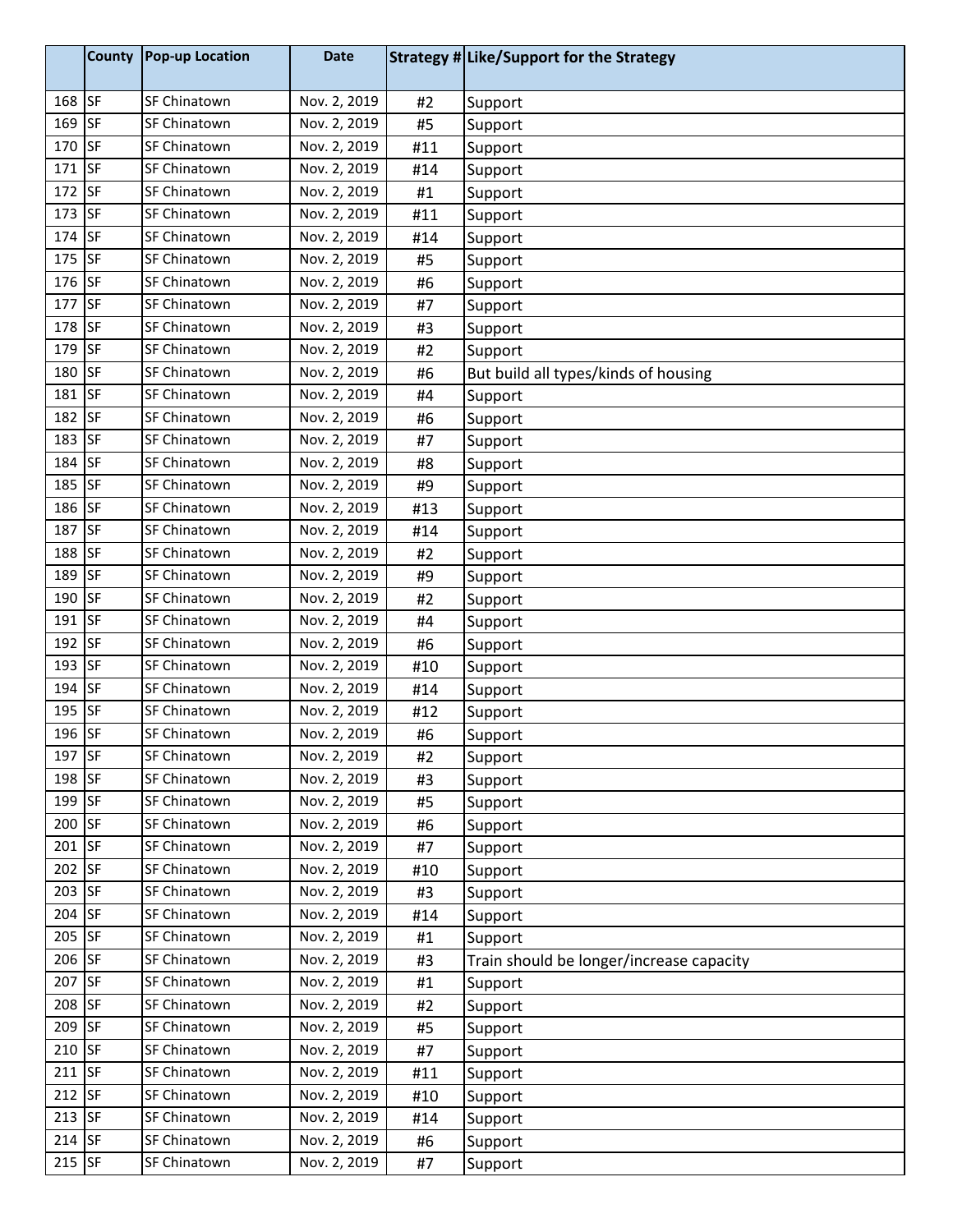|          | <b>County</b> | <b>Pop-up Location</b> | <b>Date</b>  |     | Strategy # Like/Support for the Strategy |
|----------|---------------|------------------------|--------------|-----|------------------------------------------|
| 216 SF   |               | SF Chinatown           | Nov. 2, 2019 | #3  | Support                                  |
| 217      | <b>SF</b>     | SF Chinatown           | Nov. 2, 2019 | #5  | Support                                  |
| 218 SF   |               | SF Chinatown           | Nov. 2, 2019 | #6  | Support                                  |
| 219      | <b>SF</b>     | <b>SF Chinatown</b>    | Nov. 2, 2019 | #7  | Support                                  |
| 220 SF   |               | SF Chinatown           | Nov. 2, 2019 | #10 | Support                                  |
| 221      | <b>SF</b>     | SF Chinatown           | Nov. 2, 2019 | #11 | Support                                  |
| 222 SF   |               | SF Chinatown           | Nov. 2, 2019 | #14 | Support                                  |
| $223$ SF |               | SF Chinatown           | Nov. 2, 2019 | #5  | Support                                  |
| 224      | <b>SF</b>     | SF Chinatown           | Nov. 2, 2019 | #2  | Support                                  |
| 225      | <b>SF</b>     | SF Chinatown           | Nov. 2, 2019 | #3  | Support                                  |
| 226 SF   |               | SF Chinatown           | Nov. 2, 2019 | #4  | Support                                  |
| 227      | <b>SF</b>     | SF Chinatown           | Nov. 2, 2019 | #8  | Support                                  |
| 228 SF   |               | <b>SF Chinatown</b>    | Nov. 2, 2019 | #6  | Support                                  |
| 229      | <b>SF</b>     | SF Chinatown           | Nov. 2, 2019 | #7  | Support                                  |
| 230      | <b>SF</b>     | SF Chinatown           | Nov. 2, 2019 | #10 | Support                                  |
| 231      | <b>SF</b>     | SF Chinatown           | Nov. 2, 2019 | #11 | Support                                  |
| 232      | <b>SF</b>     | SF Chinatown           | Nov. 2, 2019 | #13 | Support                                  |
| 233 SF   |               | SF Chinatown           | Nov. 2, 2019 | #5  | Support                                  |
| 234      | <b>SF</b>     | <b>SF Chinatown</b>    | Nov. 2, 2019 | #7  | Support                                  |
| 235 SF   |               | SF Chinatown           | Nov. 2, 2019 | #6  | Support                                  |
| 236 SF   |               | SF Chinatown           | Nov. 2, 2019 | #1  | Support                                  |
| 237 SF   |               | SF Chinatown           | Nov. 2, 2019 | #5  | Support                                  |
| 238      | <b>SF</b>     | <b>SF Chinatown</b>    | Nov. 2, 2019 | #11 | Support                                  |
| 239      | <b>SF</b>     | SF Chinatown           | Nov. 2, 2019 | #12 | Support                                  |
| 240      | <b>SF</b>     | <b>SF Chinatown</b>    | Nov. 2, 2019 | #14 | Support                                  |
| 241 SF   |               | SF Chinatown           | Nov. 2, 2019 | #1  | Support                                  |
| 242 SF   |               | SF Chinatown           | Nov. 2, 2019 | #6  | Support                                  |
| 243      | <b>SF</b>     | <b>SF Chinatown</b>    | Nov. 2, 2019 | #9  | Support                                  |
| 244 SF   |               | SF Chinatown           | Nov. 2, 2019 | #12 | Support                                  |
| 245 SF   |               | SF Chinatown           | Nov. 2, 2019 | #9  | Support                                  |
| 246 SF   |               | SF Chinatown           | Nov. 2, 2019 | #10 | Support                                  |
| 247 SF   |               | SF Chinatown           | Nov. 2, 2019 | #11 | Support                                  |
| 248 SF   |               | SF Chinatown           | Nov. 2, 2019 | #2  | Support                                  |
| 249 SF   |               | SF Chinatown           | Nov. 2, 2019 | #7  | Support                                  |
| 250 SF   |               | SF Chinatown           | Nov. 2, 2019 | #6  | Support                                  |
| $251$ SF |               | SF Chinatown           | Nov. 2, 2019 | #10 | Support                                  |
| $252$ SF |               | SF Chinatown           | Nov. 2, 2019 | #12 | Support                                  |
| 253 SF   |               | SF Chinatown           | Nov. 2, 2019 | #5  | Support                                  |
| 254 SF   |               | SF Chinatown           | Nov. 2, 2019 | #3  | Support                                  |
| 255 SF   |               | SF Chinatown           | Nov. 2, 2019 | #6  | More senior affordable housing           |
| 256 SF   |               | SF Chinatown           | Nov. 2, 2019 | #6  | Support                                  |
| 257 SF   |               | SF Chinatown           | Nov. 2, 2019 | #1  | Support                                  |
| 258 SF   |               | SF Chinatown           | Nov. 2, 2019 | #1  | Support                                  |
| 259 SF   |               | SF Chinatown           | Nov. 2, 2019 | #2  | Support                                  |
| 260 SF   |               | SF Chinatown           | Nov. 2, 2019 | #6  | Support                                  |
| 261 SF   |               | SF Chinatown           | Nov. 2, 2019 | #7  | Support                                  |
| 262 SF   |               | SF Chinatown           | Nov. 2, 2019 | #9  | Support                                  |
| 263 SF   |               | SF Chinatown           | Nov. 2, 2019 | #14 | Support                                  |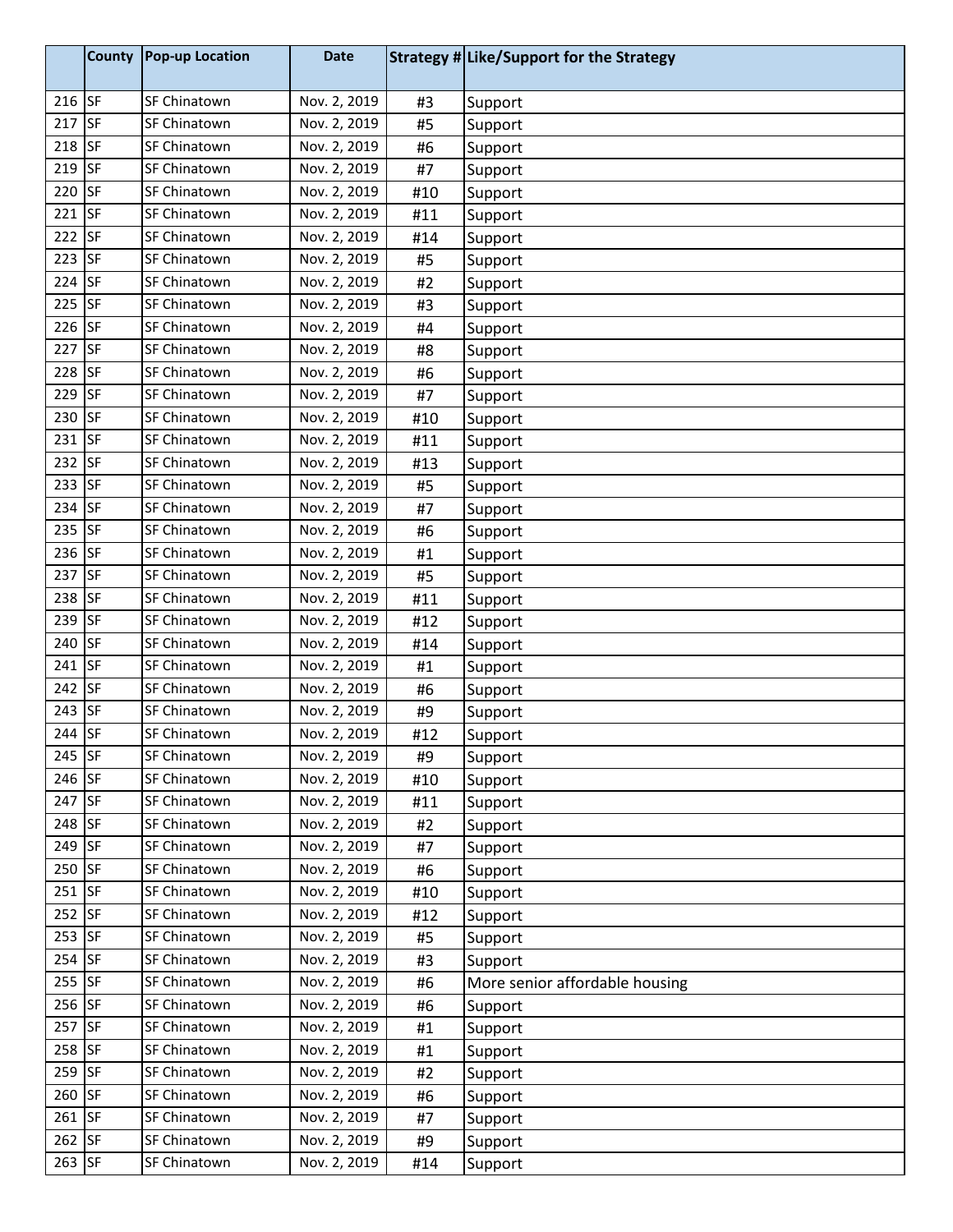|          | <b>County</b> | <b>Pop-up Location</b> | <b>Date</b>  |     | Strategy # Like/Support for the Strategy                  |
|----------|---------------|------------------------|--------------|-----|-----------------------------------------------------------|
| 264 SF   |               | SF Chinatown           | Nov. 2, 2019 | #3  | Support                                                   |
| 265      | <b>SF</b>     | SF Chinatown           | Nov. 2, 2019 | #5  | Support                                                   |
| 266 SF   |               | SF Chinatown           | Nov. 2, 2019 | #6  | Support                                                   |
| 267      | <b>SF</b>     | SF Chinatown           | Nov. 2, 2019 | #7  | Support                                                   |
| 268      | <b>SF</b>     | SF Chinatown           | Nov. 2, 2019 | #8  | Support                                                   |
| 269      | <b>SF</b>     | SF Chinatown           | Nov. 2, 2019 | #9  | Support                                                   |
| 270      | <b>SF</b>     | SF Chinatown           | Nov. 2, 2019 | #13 | Support                                                   |
| $271$ SF |               | SF Chinatown           | Nov. 2, 2019 | #5  | Support                                                   |
| 272      | <b>SF</b>     | <b>SF Chinatown</b>    | Nov. 2, 2019 | #6  | Support                                                   |
| 273      | <b>SF</b>     | SF Chinatown           | Nov. 2, 2019 | #7  | Support                                                   |
| 274      | <b>SF</b>     | SF Chinatown           | Nov. 2, 2019 | #8  | Support                                                   |
| 275      | <b>SF</b>     | SF Chinatown           | Nov. 2, 2019 | #5  | Support                                                   |
| 276 SF   |               | SF Chinatown           | Nov. 2, 2019 | #6  | Support                                                   |
| 277      | <b>SF</b>     | SF Chinatown           | Nov. 2, 2019 | #6  | But more affordable housing for seniors                   |
| 278      | <b>SF</b>     | SF Chinatown           | Nov. 2, 2019 | #6  | Living in affordable housing; hope + more for more people |
| 279      | <b>SF</b>     | SF Chinatown           | Nov. 2, 2019 | #5  | Likes #5                                                  |
| 280      | <b>SF</b>     | SF Chinatown           | Nov. 2, 2019 | #12 | Support                                                   |
| 281      | <b>SF</b>     | SF Chinatown           | Nov. 2, 2019 | #9  | Support                                                   |
| 282      | <b>SF</b>     | SF Chinatown           | Nov. 2, 2019 | #1  | Need to improve street pavements                          |
| 283      | <b>SF</b>     | <b>SF Chinatown</b>    | Nov. 2, 2019 | #2  | Need to improve public transport                          |
| 284      | <b>SF</b>     | SF Chinatown           | Nov. 2, 2019 | #11 | Build ocean walls                                         |
| 285      | <b>SF</b>     | SF Chinatown           | Nov. 2, 2019 | #1  | Support                                                   |
| 286      | <b>SF</b>     | SF Chinatown           | Nov. 2, 2019 | #7  | Support                                                   |
| 287      | <b>SF</b>     | SF Chinatown           | Nov. 2, 2019 | #9  | Support                                                   |
| 288      | <b>SF</b>     | SF Chinatown           | Nov. 2, 2019 | #5  | Support                                                   |
| 289      | <b>SF</b>     | SF Chinatown           | Nov. 2, 2019 | #2  | Support                                                   |
| 290      | <b>SF</b>     | SF Chinatown           | Nov. 2, 2019 | #3  | Too narrow roads                                          |
| 291      | <b>SF</b>     | SF Chinatown           | Nov. 2, 2019 | #7  | Support                                                   |
| 292 SF   |               | SF Chinatown           | Nov. 2, 2019 | #6  | Support                                                   |
| 293 SF   |               | SF Chinatown           | Nov. 2, 2019 | #7  | Support                                                   |
| 294 SF   |               | SF Chinatown           | Nov. 2, 2019 | #6  | Support                                                   |
| 295 SF   |               | SF Chinatown           | Nov. 2, 2019 | #11 | Support                                                   |
| 296 SF   |               | SF Chinatown           | Nov. 2, 2019 | #14 | Support                                                   |
| 297 SF   |               | SF Chinatown           | Nov. 2, 2019 | #1  | Support                                                   |
| 298 SF   |               | SF Chinatown           | Nov. 2, 2019 | #5  | Support                                                   |
| 299 SF   |               | SF Chinatown           | Nov. 2, 2019 | #6  | Support                                                   |
| 300 SF   |               | SF Chinatown           | Nov. 2, 2019 | #7  | Support                                                   |
| 301 SF   |               | SF Chinatown           | Nov. 2, 2019 | #8  | Support                                                   |
| 302 SF   |               | SF Chinatown           | Nov. 2, 2019 | #9  | Support                                                   |
| 303 SF   |               | SF Chinatown           | Nov. 2, 2019 | #10 | Support                                                   |
| 304 SF   |               | SF Chinatown           | Nov. 2, 2019 | #14 | Support                                                   |
| 305 SF   |               | SF Chinatown           | Nov. 2, 2019 | #5  | Support                                                   |
| 306 SF   |               | SF Chinatown           | Nov. 2, 2019 | #2  | Support                                                   |
| 307 SF   |               | SF Chinatown           | Nov. 2, 2019 | #7  | Support                                                   |
| 308 SF   |               | SF Chinatown           | Nov. 2, 2019 | #8  | Support                                                   |
| 309 SF   |               | SF Chinatown           | Nov. 2, 2019 | #10 | Support                                                   |
| 310      | <b>SF</b>     | SF Chinatown           | Nov. 2, 2019 | #14 | Support                                                   |
| 311 SF   |               | SF Chinatown           | Nov. 2, 2019 | #5  | Support                                                   |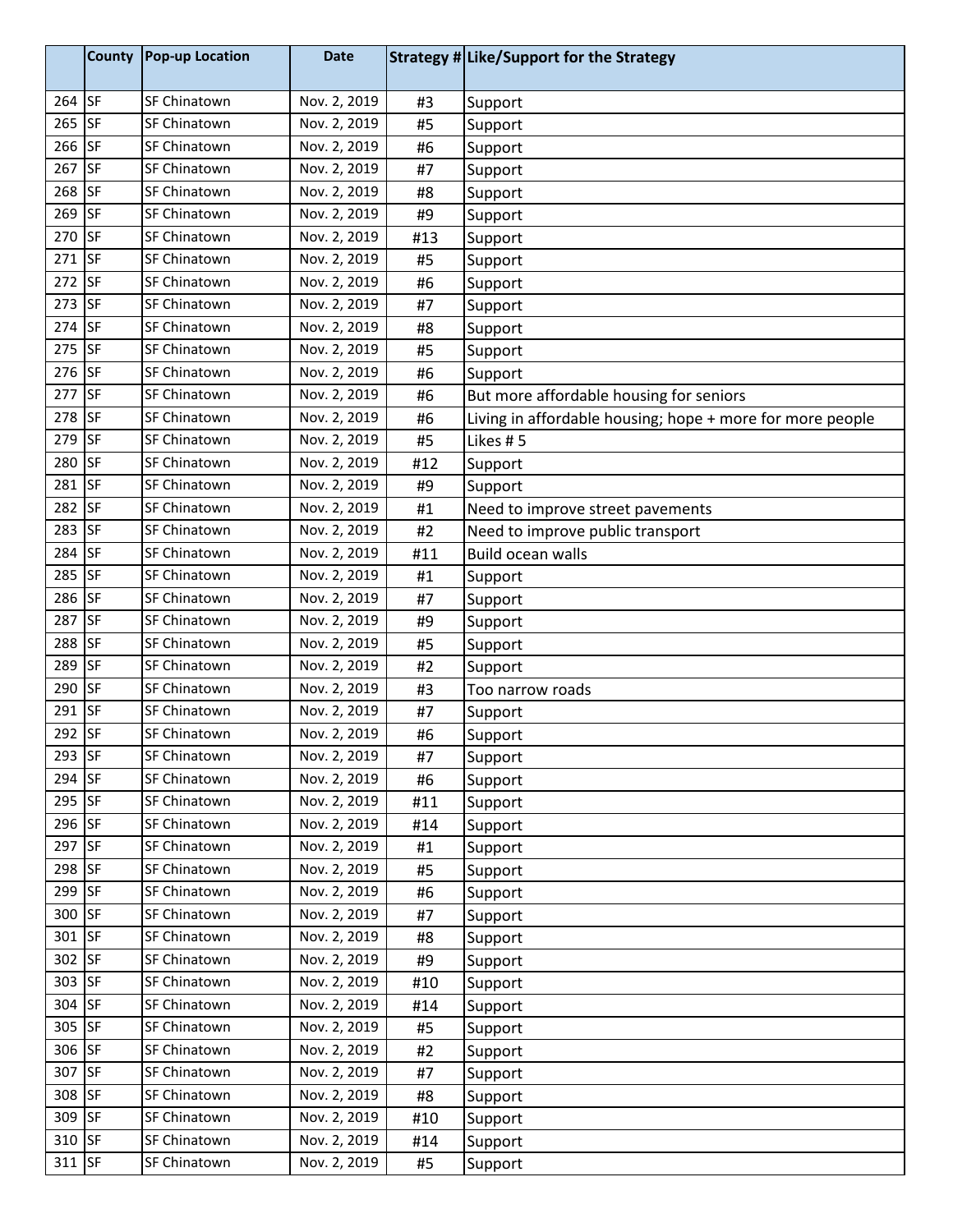| 312 SF<br>SF Chinatown<br>Nov. 2, 2019<br>#11<br>Support<br>313 SF<br>SF Chinatown<br>Nov. 2, 2019<br>#1<br>Support<br>314 SF<br>SF Chinatown<br>Nov. 2, 2019<br>#5<br>Support<br>315 SF<br>SF Chinatown<br>Nov. 2, 2019<br>#6<br>Support<br>316 SF<br>SF Chinatown<br>Nov. 2, 2019<br>#7<br>Support<br>317 SF<br>SF Chinatown<br>Nov. 2, 2019<br>#8<br>Support<br>318 SF<br>Nov. 2, 2019<br>SF Chinatown<br>#11<br>Support<br>319 SF<br>SF Chinatown<br>Nov. 2, 2019<br>More bus lines/routes to go around<br>#2<br>320 SF<br>SF Chinatown<br>Nov. 2, 2019<br>#3<br>Support<br><b>SF</b><br>321<br>SF Chinatown<br>Nov. 2, 2019<br>#6<br>Support<br>322 SF<br>SF Chinatown<br>Nov. 2, 2019<br>#7<br>Support<br>323 SF<br>SF Chinatown<br>Nov. 2, 2019<br>#9<br>Support<br>324 SF<br>Nov. 2, 2019<br>SF Chinatown<br>#10<br>Support<br>325 SF<br>Nov. 2, 2019<br>SF Chinatown<br>#12<br>Support<br>326 SF<br>SF Chinatown<br>Nov. 2, 2019<br>#2<br>Support<br><b>SF</b><br>327<br><b>SF Chinatown</b><br>Nov. 2, 2019<br>#4<br>Support<br>328 SF<br>SF Chinatown<br>Nov. 2, 2019<br>#3<br>Support<br>329 SF<br>SF Chinatown<br>Nov. 2, 2019<br>#1<br>Support<br>330 SF<br>SF Chinatown<br>Nov. 2, 2019<br>#6<br>Support<br>331 SF<br>SF Chinatown<br>Nov. 2, 2019<br>#9<br>Support<br>332 SF<br>SF Chinatown<br>Nov. 2, 2019<br>#12<br>Support<br>333 SF<br>SF Chinatown<br>Nov. 2, 2019<br>More buses<br>#2<br>334 SF<br>SF Chinatown<br>Nov. 2, 2019<br>#2<br>Support<br>335 SF<br>SF Chinatown<br>Nov. 2, 2019<br>#11<br>Support<br>336 SF<br>SF Chinatown<br>Nov. 2, 2019<br>#1<br>Support<br>337 SF<br>SF Chinatown<br>Nov. 2, 2019<br>#2<br>More buses so less crowded<br>338 SF<br>SF Chinatown<br>Nov. 2, 2019<br>#3<br>Support<br>339<br><b>SF</b><br>Nov. 2, 2019<br>SF Chinatown<br>More buses in city<br>#2<br>340 SF<br>Nov. 2, 2019<br>SF Chinatown<br>#2<br>And more safety in transport<br>341 SF<br>Nov. 2, 2019<br>SF Chinatown<br>#1<br>Pavement improvement<br>342 SF<br>SF Chinatown<br>Nov. 2, 2019<br>Buildings need to be remodeled; everything new, futuristic!<br>#10<br>343 SF<br>Nov. 2, 2019<br>SF Chinatown<br>More bus service at 10 <sup>th</sup> and Pacific<br>#2<br>344 SF<br>SF Chinatown<br>Nov. 2, 2019<br>Transit should be on time (Route 36)<br>#2<br>345 SF<br>Nov. 2, 2019<br>SF Chinatown<br>More frequent services throughout the city and late night<br>#2<br>services<br>346 SF<br>SF Chinatown<br>Nov. 2, 2019<br>#2<br>Line 36 is never on time |
|--------------------------------------------------------------------------------------------------------------------------------------------------------------------------------------------------------------------------------------------------------------------------------------------------------------------------------------------------------------------------------------------------------------------------------------------------------------------------------------------------------------------------------------------------------------------------------------------------------------------------------------------------------------------------------------------------------------------------------------------------------------------------------------------------------------------------------------------------------------------------------------------------------------------------------------------------------------------------------------------------------------------------------------------------------------------------------------------------------------------------------------------------------------------------------------------------------------------------------------------------------------------------------------------------------------------------------------------------------------------------------------------------------------------------------------------------------------------------------------------------------------------------------------------------------------------------------------------------------------------------------------------------------------------------------------------------------------------------------------------------------------------------------------------------------------------------------------------------------------------------------------------------------------------------------------------------------------------------------------------------------------------------------------------------------------------------------------------------------------------------------------------------------------------------------------------------------------------------------------------------------------------------------------------------------------------------------------------------------------------------------------------------------------------------------------------------------------------------------------------------|
|                                                                                                                                                                                                                                                                                                                                                                                                                                                                                                                                                                                                                                                                                                                                                                                                                                                                                                                                                                                                                                                                                                                                                                                                                                                                                                                                                                                                                                                                                                                                                                                                                                                                                                                                                                                                                                                                                                                                                                                                                                                                                                                                                                                                                                                                                                                                                                                                                                                                                                  |
|                                                                                                                                                                                                                                                                                                                                                                                                                                                                                                                                                                                                                                                                                                                                                                                                                                                                                                                                                                                                                                                                                                                                                                                                                                                                                                                                                                                                                                                                                                                                                                                                                                                                                                                                                                                                                                                                                                                                                                                                                                                                                                                                                                                                                                                                                                                                                                                                                                                                                                  |
|                                                                                                                                                                                                                                                                                                                                                                                                                                                                                                                                                                                                                                                                                                                                                                                                                                                                                                                                                                                                                                                                                                                                                                                                                                                                                                                                                                                                                                                                                                                                                                                                                                                                                                                                                                                                                                                                                                                                                                                                                                                                                                                                                                                                                                                                                                                                                                                                                                                                                                  |
|                                                                                                                                                                                                                                                                                                                                                                                                                                                                                                                                                                                                                                                                                                                                                                                                                                                                                                                                                                                                                                                                                                                                                                                                                                                                                                                                                                                                                                                                                                                                                                                                                                                                                                                                                                                                                                                                                                                                                                                                                                                                                                                                                                                                                                                                                                                                                                                                                                                                                                  |
|                                                                                                                                                                                                                                                                                                                                                                                                                                                                                                                                                                                                                                                                                                                                                                                                                                                                                                                                                                                                                                                                                                                                                                                                                                                                                                                                                                                                                                                                                                                                                                                                                                                                                                                                                                                                                                                                                                                                                                                                                                                                                                                                                                                                                                                                                                                                                                                                                                                                                                  |
|                                                                                                                                                                                                                                                                                                                                                                                                                                                                                                                                                                                                                                                                                                                                                                                                                                                                                                                                                                                                                                                                                                                                                                                                                                                                                                                                                                                                                                                                                                                                                                                                                                                                                                                                                                                                                                                                                                                                                                                                                                                                                                                                                                                                                                                                                                                                                                                                                                                                                                  |
|                                                                                                                                                                                                                                                                                                                                                                                                                                                                                                                                                                                                                                                                                                                                                                                                                                                                                                                                                                                                                                                                                                                                                                                                                                                                                                                                                                                                                                                                                                                                                                                                                                                                                                                                                                                                                                                                                                                                                                                                                                                                                                                                                                                                                                                                                                                                                                                                                                                                                                  |
|                                                                                                                                                                                                                                                                                                                                                                                                                                                                                                                                                                                                                                                                                                                                                                                                                                                                                                                                                                                                                                                                                                                                                                                                                                                                                                                                                                                                                                                                                                                                                                                                                                                                                                                                                                                                                                                                                                                                                                                                                                                                                                                                                                                                                                                                                                                                                                                                                                                                                                  |
|                                                                                                                                                                                                                                                                                                                                                                                                                                                                                                                                                                                                                                                                                                                                                                                                                                                                                                                                                                                                                                                                                                                                                                                                                                                                                                                                                                                                                                                                                                                                                                                                                                                                                                                                                                                                                                                                                                                                                                                                                                                                                                                                                                                                                                                                                                                                                                                                                                                                                                  |
|                                                                                                                                                                                                                                                                                                                                                                                                                                                                                                                                                                                                                                                                                                                                                                                                                                                                                                                                                                                                                                                                                                                                                                                                                                                                                                                                                                                                                                                                                                                                                                                                                                                                                                                                                                                                                                                                                                                                                                                                                                                                                                                                                                                                                                                                                                                                                                                                                                                                                                  |
|                                                                                                                                                                                                                                                                                                                                                                                                                                                                                                                                                                                                                                                                                                                                                                                                                                                                                                                                                                                                                                                                                                                                                                                                                                                                                                                                                                                                                                                                                                                                                                                                                                                                                                                                                                                                                                                                                                                                                                                                                                                                                                                                                                                                                                                                                                                                                                                                                                                                                                  |
|                                                                                                                                                                                                                                                                                                                                                                                                                                                                                                                                                                                                                                                                                                                                                                                                                                                                                                                                                                                                                                                                                                                                                                                                                                                                                                                                                                                                                                                                                                                                                                                                                                                                                                                                                                                                                                                                                                                                                                                                                                                                                                                                                                                                                                                                                                                                                                                                                                                                                                  |
|                                                                                                                                                                                                                                                                                                                                                                                                                                                                                                                                                                                                                                                                                                                                                                                                                                                                                                                                                                                                                                                                                                                                                                                                                                                                                                                                                                                                                                                                                                                                                                                                                                                                                                                                                                                                                                                                                                                                                                                                                                                                                                                                                                                                                                                                                                                                                                                                                                                                                                  |
|                                                                                                                                                                                                                                                                                                                                                                                                                                                                                                                                                                                                                                                                                                                                                                                                                                                                                                                                                                                                                                                                                                                                                                                                                                                                                                                                                                                                                                                                                                                                                                                                                                                                                                                                                                                                                                                                                                                                                                                                                                                                                                                                                                                                                                                                                                                                                                                                                                                                                                  |
|                                                                                                                                                                                                                                                                                                                                                                                                                                                                                                                                                                                                                                                                                                                                                                                                                                                                                                                                                                                                                                                                                                                                                                                                                                                                                                                                                                                                                                                                                                                                                                                                                                                                                                                                                                                                                                                                                                                                                                                                                                                                                                                                                                                                                                                                                                                                                                                                                                                                                                  |
|                                                                                                                                                                                                                                                                                                                                                                                                                                                                                                                                                                                                                                                                                                                                                                                                                                                                                                                                                                                                                                                                                                                                                                                                                                                                                                                                                                                                                                                                                                                                                                                                                                                                                                                                                                                                                                                                                                                                                                                                                                                                                                                                                                                                                                                                                                                                                                                                                                                                                                  |
|                                                                                                                                                                                                                                                                                                                                                                                                                                                                                                                                                                                                                                                                                                                                                                                                                                                                                                                                                                                                                                                                                                                                                                                                                                                                                                                                                                                                                                                                                                                                                                                                                                                                                                                                                                                                                                                                                                                                                                                                                                                                                                                                                                                                                                                                                                                                                                                                                                                                                                  |
|                                                                                                                                                                                                                                                                                                                                                                                                                                                                                                                                                                                                                                                                                                                                                                                                                                                                                                                                                                                                                                                                                                                                                                                                                                                                                                                                                                                                                                                                                                                                                                                                                                                                                                                                                                                                                                                                                                                                                                                                                                                                                                                                                                                                                                                                                                                                                                                                                                                                                                  |
|                                                                                                                                                                                                                                                                                                                                                                                                                                                                                                                                                                                                                                                                                                                                                                                                                                                                                                                                                                                                                                                                                                                                                                                                                                                                                                                                                                                                                                                                                                                                                                                                                                                                                                                                                                                                                                                                                                                                                                                                                                                                                                                                                                                                                                                                                                                                                                                                                                                                                                  |
|                                                                                                                                                                                                                                                                                                                                                                                                                                                                                                                                                                                                                                                                                                                                                                                                                                                                                                                                                                                                                                                                                                                                                                                                                                                                                                                                                                                                                                                                                                                                                                                                                                                                                                                                                                                                                                                                                                                                                                                                                                                                                                                                                                                                                                                                                                                                                                                                                                                                                                  |
|                                                                                                                                                                                                                                                                                                                                                                                                                                                                                                                                                                                                                                                                                                                                                                                                                                                                                                                                                                                                                                                                                                                                                                                                                                                                                                                                                                                                                                                                                                                                                                                                                                                                                                                                                                                                                                                                                                                                                                                                                                                                                                                                                                                                                                                                                                                                                                                                                                                                                                  |
|                                                                                                                                                                                                                                                                                                                                                                                                                                                                                                                                                                                                                                                                                                                                                                                                                                                                                                                                                                                                                                                                                                                                                                                                                                                                                                                                                                                                                                                                                                                                                                                                                                                                                                                                                                                                                                                                                                                                                                                                                                                                                                                                                                                                                                                                                                                                                                                                                                                                                                  |
|                                                                                                                                                                                                                                                                                                                                                                                                                                                                                                                                                                                                                                                                                                                                                                                                                                                                                                                                                                                                                                                                                                                                                                                                                                                                                                                                                                                                                                                                                                                                                                                                                                                                                                                                                                                                                                                                                                                                                                                                                                                                                                                                                                                                                                                                                                                                                                                                                                                                                                  |
|                                                                                                                                                                                                                                                                                                                                                                                                                                                                                                                                                                                                                                                                                                                                                                                                                                                                                                                                                                                                                                                                                                                                                                                                                                                                                                                                                                                                                                                                                                                                                                                                                                                                                                                                                                                                                                                                                                                                                                                                                                                                                                                                                                                                                                                                                                                                                                                                                                                                                                  |
|                                                                                                                                                                                                                                                                                                                                                                                                                                                                                                                                                                                                                                                                                                                                                                                                                                                                                                                                                                                                                                                                                                                                                                                                                                                                                                                                                                                                                                                                                                                                                                                                                                                                                                                                                                                                                                                                                                                                                                                                                                                                                                                                                                                                                                                                                                                                                                                                                                                                                                  |
|                                                                                                                                                                                                                                                                                                                                                                                                                                                                                                                                                                                                                                                                                                                                                                                                                                                                                                                                                                                                                                                                                                                                                                                                                                                                                                                                                                                                                                                                                                                                                                                                                                                                                                                                                                                                                                                                                                                                                                                                                                                                                                                                                                                                                                                                                                                                                                                                                                                                                                  |
|                                                                                                                                                                                                                                                                                                                                                                                                                                                                                                                                                                                                                                                                                                                                                                                                                                                                                                                                                                                                                                                                                                                                                                                                                                                                                                                                                                                                                                                                                                                                                                                                                                                                                                                                                                                                                                                                                                                                                                                                                                                                                                                                                                                                                                                                                                                                                                                                                                                                                                  |
|                                                                                                                                                                                                                                                                                                                                                                                                                                                                                                                                                                                                                                                                                                                                                                                                                                                                                                                                                                                                                                                                                                                                                                                                                                                                                                                                                                                                                                                                                                                                                                                                                                                                                                                                                                                                                                                                                                                                                                                                                                                                                                                                                                                                                                                                                                                                                                                                                                                                                                  |
|                                                                                                                                                                                                                                                                                                                                                                                                                                                                                                                                                                                                                                                                                                                                                                                                                                                                                                                                                                                                                                                                                                                                                                                                                                                                                                                                                                                                                                                                                                                                                                                                                                                                                                                                                                                                                                                                                                                                                                                                                                                                                                                                                                                                                                                                                                                                                                                                                                                                                                  |
|                                                                                                                                                                                                                                                                                                                                                                                                                                                                                                                                                                                                                                                                                                                                                                                                                                                                                                                                                                                                                                                                                                                                                                                                                                                                                                                                                                                                                                                                                                                                                                                                                                                                                                                                                                                                                                                                                                                                                                                                                                                                                                                                                                                                                                                                                                                                                                                                                                                                                                  |
|                                                                                                                                                                                                                                                                                                                                                                                                                                                                                                                                                                                                                                                                                                                                                                                                                                                                                                                                                                                                                                                                                                                                                                                                                                                                                                                                                                                                                                                                                                                                                                                                                                                                                                                                                                                                                                                                                                                                                                                                                                                                                                                                                                                                                                                                                                                                                                                                                                                                                                  |
|                                                                                                                                                                                                                                                                                                                                                                                                                                                                                                                                                                                                                                                                                                                                                                                                                                                                                                                                                                                                                                                                                                                                                                                                                                                                                                                                                                                                                                                                                                                                                                                                                                                                                                                                                                                                                                                                                                                                                                                                                                                                                                                                                                                                                                                                                                                                                                                                                                                                                                  |
|                                                                                                                                                                                                                                                                                                                                                                                                                                                                                                                                                                                                                                                                                                                                                                                                                                                                                                                                                                                                                                                                                                                                                                                                                                                                                                                                                                                                                                                                                                                                                                                                                                                                                                                                                                                                                                                                                                                                                                                                                                                                                                                                                                                                                                                                                                                                                                                                                                                                                                  |
|                                                                                                                                                                                                                                                                                                                                                                                                                                                                                                                                                                                                                                                                                                                                                                                                                                                                                                                                                                                                                                                                                                                                                                                                                                                                                                                                                                                                                                                                                                                                                                                                                                                                                                                                                                                                                                                                                                                                                                                                                                                                                                                                                                                                                                                                                                                                                                                                                                                                                                  |
|                                                                                                                                                                                                                                                                                                                                                                                                                                                                                                                                                                                                                                                                                                                                                                                                                                                                                                                                                                                                                                                                                                                                                                                                                                                                                                                                                                                                                                                                                                                                                                                                                                                                                                                                                                                                                                                                                                                                                                                                                                                                                                                                                                                                                                                                                                                                                                                                                                                                                                  |
|                                                                                                                                                                                                                                                                                                                                                                                                                                                                                                                                                                                                                                                                                                                                                                                                                                                                                                                                                                                                                                                                                                                                                                                                                                                                                                                                                                                                                                                                                                                                                                                                                                                                                                                                                                                                                                                                                                                                                                                                                                                                                                                                                                                                                                                                                                                                                                                                                                                                                                  |
| 347 SF<br>SF Chinatown<br>Nov. 2, 2019<br>More BART routes to different places<br>#2                                                                                                                                                                                                                                                                                                                                                                                                                                                                                                                                                                                                                                                                                                                                                                                                                                                                                                                                                                                                                                                                                                                                                                                                                                                                                                                                                                                                                                                                                                                                                                                                                                                                                                                                                                                                                                                                                                                                                                                                                                                                                                                                                                                                                                                                                                                                                                                                             |
| 348 SF<br>SF Chinatown<br>Nov. 2, 2019<br>Transit is too slow and it should be made faster<br>#2                                                                                                                                                                                                                                                                                                                                                                                                                                                                                                                                                                                                                                                                                                                                                                                                                                                                                                                                                                                                                                                                                                                                                                                                                                                                                                                                                                                                                                                                                                                                                                                                                                                                                                                                                                                                                                                                                                                                                                                                                                                                                                                                                                                                                                                                                                                                                                                                 |
| 349 SF<br>SF Chinatown<br>Nov. 2, 2019<br>Transit fares (in SF) are too high for low-income people;<br>#2                                                                                                                                                                                                                                                                                                                                                                                                                                                                                                                                                                                                                                                                                                                                                                                                                                                                                                                                                                                                                                                                                                                                                                                                                                                                                                                                                                                                                                                                                                                                                                                                                                                                                                                                                                                                                                                                                                                                                                                                                                                                                                                                                                                                                                                                                                                                                                                        |
| suggests subsidy for low-income residents                                                                                                                                                                                                                                                                                                                                                                                                                                                                                                                                                                                                                                                                                                                                                                                                                                                                                                                                                                                                                                                                                                                                                                                                                                                                                                                                                                                                                                                                                                                                                                                                                                                                                                                                                                                                                                                                                                                                                                                                                                                                                                                                                                                                                                                                                                                                                                                                                                                        |
| 350 SF<br>SF Chinatown<br>Nov. 2, 2019<br>#2<br>Transportation should be on time                                                                                                                                                                                                                                                                                                                                                                                                                                                                                                                                                                                                                                                                                                                                                                                                                                                                                                                                                                                                                                                                                                                                                                                                                                                                                                                                                                                                                                                                                                                                                                                                                                                                                                                                                                                                                                                                                                                                                                                                                                                                                                                                                                                                                                                                                                                                                                                                                 |
| 351 SF<br>Nov. 2, 2019<br>SF Chinatown<br>More time for pedestrians to cross streets<br>#3                                                                                                                                                                                                                                                                                                                                                                                                                                                                                                                                                                                                                                                                                                                                                                                                                                                                                                                                                                                                                                                                                                                                                                                                                                                                                                                                                                                                                                                                                                                                                                                                                                                                                                                                                                                                                                                                                                                                                                                                                                                                                                                                                                                                                                                                                                                                                                                                       |
| 352 SF<br>SF Chinatown<br>Nov. 2, 2019<br>#2<br>Transportation too crowded                                                                                                                                                                                                                                                                                                                                                                                                                                                                                                                                                                                                                                                                                                                                                                                                                                                                                                                                                                                                                                                                                                                                                                                                                                                                                                                                                                                                                                                                                                                                                                                                                                                                                                                                                                                                                                                                                                                                                                                                                                                                                                                                                                                                                                                                                                                                                                                                                       |
| 353 SF<br>SF Chinatown<br>Nov. 2, 2019<br>#5<br>Housing -- support                                                                                                                                                                                                                                                                                                                                                                                                                                                                                                                                                                                                                                                                                                                                                                                                                                                                                                                                                                                                                                                                                                                                                                                                                                                                                                                                                                                                                                                                                                                                                                                                                                                                                                                                                                                                                                                                                                                                                                                                                                                                                                                                                                                                                                                                                                                                                                                                                               |
| 354 SF<br>SF Chinatown<br>Nov. 2, 2019<br>#6<br>Housing -- support                                                                                                                                                                                                                                                                                                                                                                                                                                                                                                                                                                                                                                                                                                                                                                                                                                                                                                                                                                                                                                                                                                                                                                                                                                                                                                                                                                                                                                                                                                                                                                                                                                                                                                                                                                                                                                                                                                                                                                                                                                                                                                                                                                                                                                                                                                                                                                                                                               |
| 355 SF<br>SF Chinatown<br>Nov. 2, 2019<br>Transport: More bus<br>#1                                                                                                                                                                                                                                                                                                                                                                                                                                                                                                                                                                                                                                                                                                                                                                                                                                                                                                                                                                                                                                                                                                                                                                                                                                                                                                                                                                                                                                                                                                                                                                                                                                                                                                                                                                                                                                                                                                                                                                                                                                                                                                                                                                                                                                                                                                                                                                                                                              |
| 356 SF<br>Nov. 2, 2019<br>SF Chinatown<br>Transport: Would be very helpful<br>#2                                                                                                                                                                                                                                                                                                                                                                                                                                                                                                                                                                                                                                                                                                                                                                                                                                                                                                                                                                                                                                                                                                                                                                                                                                                                                                                                                                                                                                                                                                                                                                                                                                                                                                                                                                                                                                                                                                                                                                                                                                                                                                                                                                                                                                                                                                                                                                                                                 |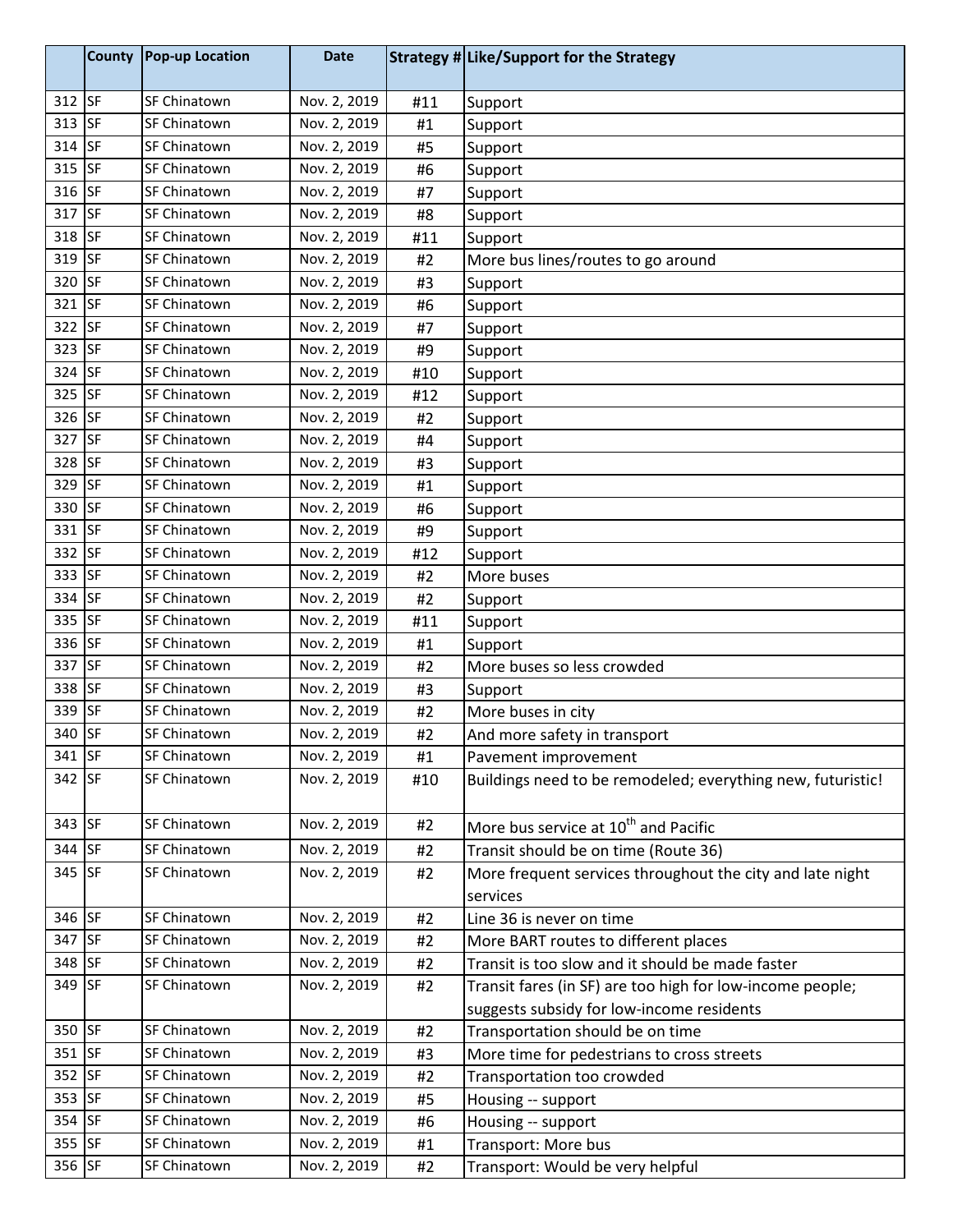|                  | County    | <b>Pop-up Location</b>                     | <b>Date</b>                  |          | Strategy # Like/Support for the Strategy                        |
|------------------|-----------|--------------------------------------------|------------------------------|----------|-----------------------------------------------------------------|
| 357 SF           |           | SF Chinatown                               | Nov. 2, 2019                 | #12      | Support economic strategies                                     |
| 358 SF           |           | SF Chinatown                               | Nov. 2, 2019                 | #13      | Support economic strategies                                     |
| 359 SF           |           | SF Chinatown                               | Nov. 2, 2019                 | #14      | Support economic strategies                                     |
| 360 SF           |           | BayView Health Fair                        | Nov. 9, 2019                 | #14      | Great idea - ability to start company could alleviate stress    |
|                  |           |                                            |                              |          | and open up more opportunities, financial freedom               |
| 361 SF           |           | BayView Health Fair                        | Nov. 9, 2019                 | #9       | Maintain farmland that we have - don't convert to outlets;      |
|                  |           |                                            |                              |          | don't fill land with stuff. Maintain open space we have         |
| 362 SF           |           | BayView Health Fair                        | Nov. 9, 2019                 | #9       | Yes, protect nature/green space and encourage green spaces      |
|                  |           |                                            |                              |          | in cities - parks, etc.                                         |
| 363 SF           |           | BayView Health Fair                        | Nov. 9, 2019                 | #1       | Support                                                         |
| 364              | <b>SF</b> | BayView Health Fair                        | Nov. 9, 2019                 | #2       | Support                                                         |
| 365              | <b>SF</b> | BayView Health Fair                        | Nov. 9, 2019                 | #3       | Support                                                         |
| 366 SF           |           | BayView Health Fair                        | Nov. 9, 2019                 | #4       | Support                                                         |
| 367 SF           |           | BayView Health Fair                        | Nov. 9, 2019                 | #2       | Support                                                         |
| 368 SF           |           | BayView Health Fair                        | Nov. 9, 2019                 | #3       | Support                                                         |
| 369 SF           |           | BayView Health Fair                        | Nov. 9, 2019                 | #9       | Support                                                         |
| 370 SF           |           | BayView Health Fair                        | Nov. 9, 2019                 | #10      | Support                                                         |
| 371 SF           |           | BayView Health Fair                        | Nov. 9, 2019                 | #1       | Increase carpool lanes and maintain the road condition -        |
|                  |           |                                            |                              |          | potholes cause problems                                         |
| 372 SF           |           | BayView Health Fair                        | Nov. 9, 2019                 | #2       | Inner city transit is important but safety is a concern. Other  |
|                  |           |                                            |                              |          | riders not engaging in safe habits - anxiety pushes us to drive |
|                  |           |                                            |                              |          | or take ride-hailing services                                   |
| 373 SF           |           | BayView Health Fair                        | Nov. 9, 2019                 | #11      | Protecting infrastructure is important - otherwise we have to   |
|                  |           |                                            |                              |          | go farther inland and convert farmlands, etc. Be preventative   |
|                  |           |                                            |                              |          | with intention of being mindful of power of nature; make        |
|                  |           |                                            |                              |          | infrastructure stable enough for use in the future.             |
|                  |           |                                            |                              |          |                                                                 |
| 374 SF           |           | BayView Health Fair                        | Nov. 9, 2019                 | #1       | Support                                                         |
| 375 SF           |           | BayView Health Fair                        | Nov. 9, 2019                 | #2       | Support                                                         |
| 376 SF           |           | BayView Health Fair                        | Nov. 9, 2019                 | #3       | Support                                                         |
| 377              | <b>SF</b> | BayView Health Fair                        | Nov. 9, 2019                 | #4       | Support                                                         |
| 378 SF           |           | BayView Health Fair                        | Nov. 9, 2019                 | #5       | Support                                                         |
| 379 SF           |           | BayView Health Fair                        | Nov. 9, 2019                 | #6       | Support                                                         |
| 380 SF           |           | BayView Health Fair                        | Nov. 9, 2019                 | #7       | Support                                                         |
| 381 SF           |           | BayView Health Fair                        | Nov. 9, 2019                 | #8       | Support                                                         |
| 382 SF           |           | BayView Health Fair                        | Nov. 9, 2019                 | #1       | Support                                                         |
| 383 SF<br>384 SF |           | BayView Health Fair                        | Nov. 9, 2019                 | #2       | Support                                                         |
| 385 SF           |           | BayView Health Fair<br>BayView Health Fair | Nov. 9, 2019<br>Nov. 9, 2019 | #3       | Support                                                         |
| 386 SF           |           | BayView Health Fair                        | Nov. 9, 2019                 | #4<br>#5 | Support                                                         |
| 387 SF           |           | BayView Health Fair                        | Nov. 9, 2019                 |          | Support                                                         |
| 388 SF           |           | BayView Health Fair                        | Nov. 9, 2019                 | #6<br>#7 | Support                                                         |
| 389 SF           |           | BayView Health Fair                        | Nov. 9, 2019                 | #8       | Support                                                         |
| 390 SF           |           | BayView Health Fair                        | Nov. 9, 2019                 | #12      | Support                                                         |
| 391 SF           |           | BayView Health Fair                        | Nov. 9, 2019                 | #13      | Support<br>Support                                              |
| 392 SF           |           | BayView Health Fair                        | Nov. 9, 2019                 | #14      | Support                                                         |
| 393 SF           |           | BayView Health Fair                        | Nov. 9, 2019                 | #7       | Yes, take out old buildings - South City - convert to housing   |
|                  |           |                                            |                              |          |                                                                 |
|                  |           |                                            |                              |          |                                                                 |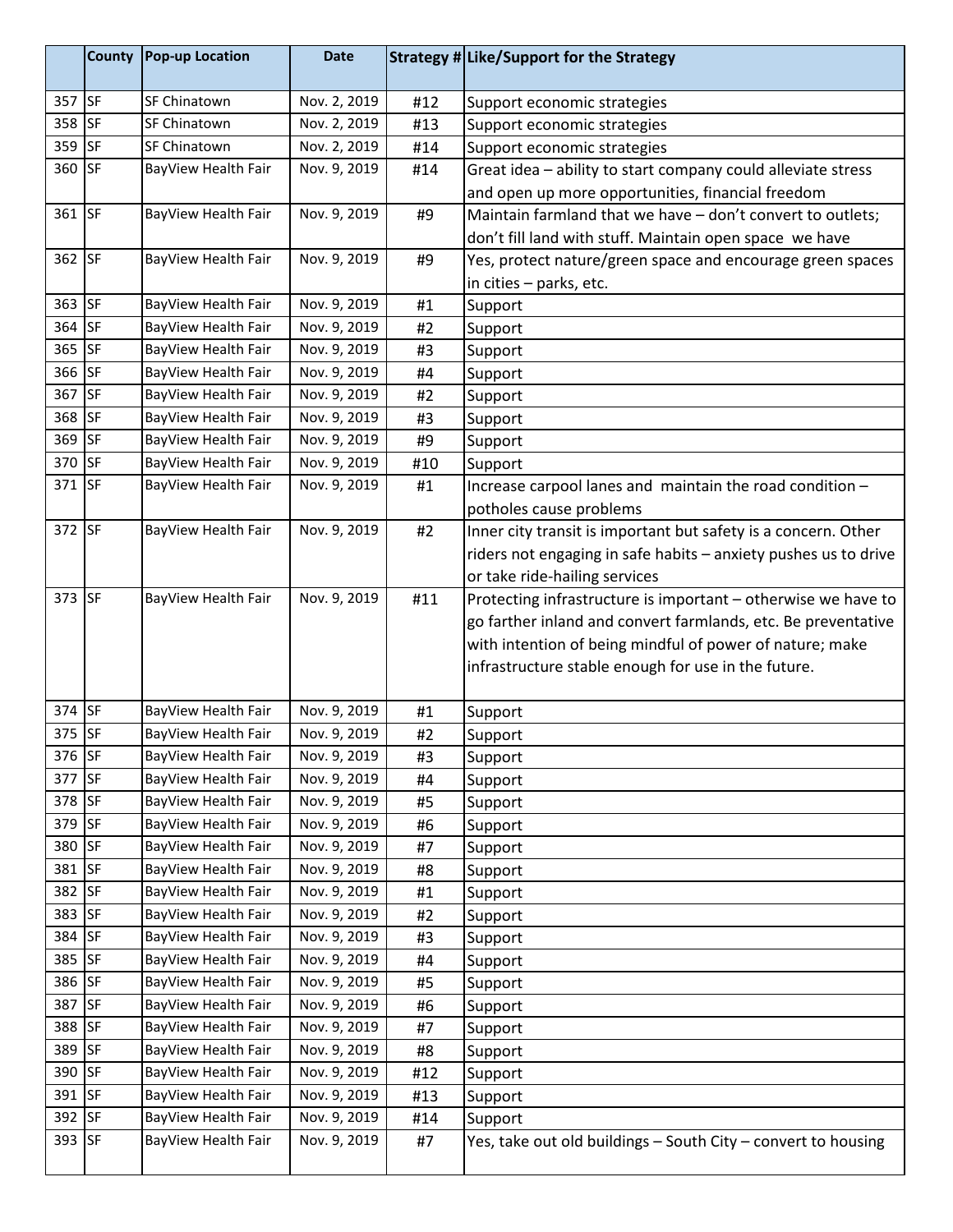|        | <b>County</b> | <b>Pop-up Location</b> | <b>Date</b>   |     | Strategy # Like/Support for the Strategy                              |
|--------|---------------|------------------------|---------------|-----|-----------------------------------------------------------------------|
| 394 SF |               | BayView Health Fair    | Nov. 9, 2019  | #5  | Housing in SF - we have many new immigrants so make new               |
|        |               |                        |               |     | housing affordable for \$15/hr jobs                                   |
| 395 SF |               | BayView Health Fair    | Nov. 9, 2019  | #5  | New housing for students - new graduates                              |
| 396 SF |               | BayView Health Fair    | Nov. 9, 2019  | #6  | Need affordable housing!                                              |
| 397 SF |               | Lighthouse/CBO         | Nov. 16, 2019 | #7  | Like this strategy - an opportunity and doable                        |
| 398 SF |               | Lighthouse/CBO         | Nov. 16, 2019 | #5  | Supports all housing strategies; likes affordable solutions           |
| 399 SF |               | Lighthouse/CBO         | Nov. 16, 2019 | #6  | Supports all housing strategies; likes affordable solutions           |
| 400 SF |               | Lighthouse/CBO         | Nov. 16, 2019 | #7  | Supports all housing strategies; likes affordable solutions           |
| 401 SF |               | Lighthouse/CBO         | Nov. 16, 2019 | #8  | Supports all housing strategies; likes affordable solutions           |
| 402 SF |               | Lighthouse/CBO         | Nov. 16, 2019 | #14 | Business incubators should be accessible                              |
| 403 SF |               | Lighthouse/CBO         | Nov. 16, 2019 | #14 | Partner with advocacy organizations/ disability groups to             |
|        |               |                        |               |     | offer business incubation services                                    |
| 404 SF |               | Lighthouse/CBO         | Nov. 16, 2019 | #10 | Given the current times/climate, existing buildings need to be        |
|        |               |                        |               |     | safer - and don't trust PB&E                                          |
| 405 SF |               | Lighthouse/CBO         | Nov. 16, 2019 | #7  | Likes this as internet shopping is causing more malls to<br>decline   |
| 406 SF |               | Lighthouse/CBO         | Nov. 16, 2019 | #1  | Commutes on I-880 and sees firsthand a need for more                  |
| 407 SF |               |                        |               |     | maintenance                                                           |
|        |               | Lighthouse/CBO         | Nov. 16, 2019 | #11 | Given impacts we've seen with climate change, this is needed          |
| 408 SF |               | Lighthouse/CBO         | Nov. 16, 2019 | #12 | Important because there are many people earning less than<br>\$45,000 |
| 409 SF |               | Lighthouse/CBO         | Nov. 16, 2019 | #7  | These are opportunity sites for affordable housing                    |
| 410 SF |               | Lighthouse/CBO         | Nov. 16, 2019 | #10 | Likes the idea of retrofitting old buildings                          |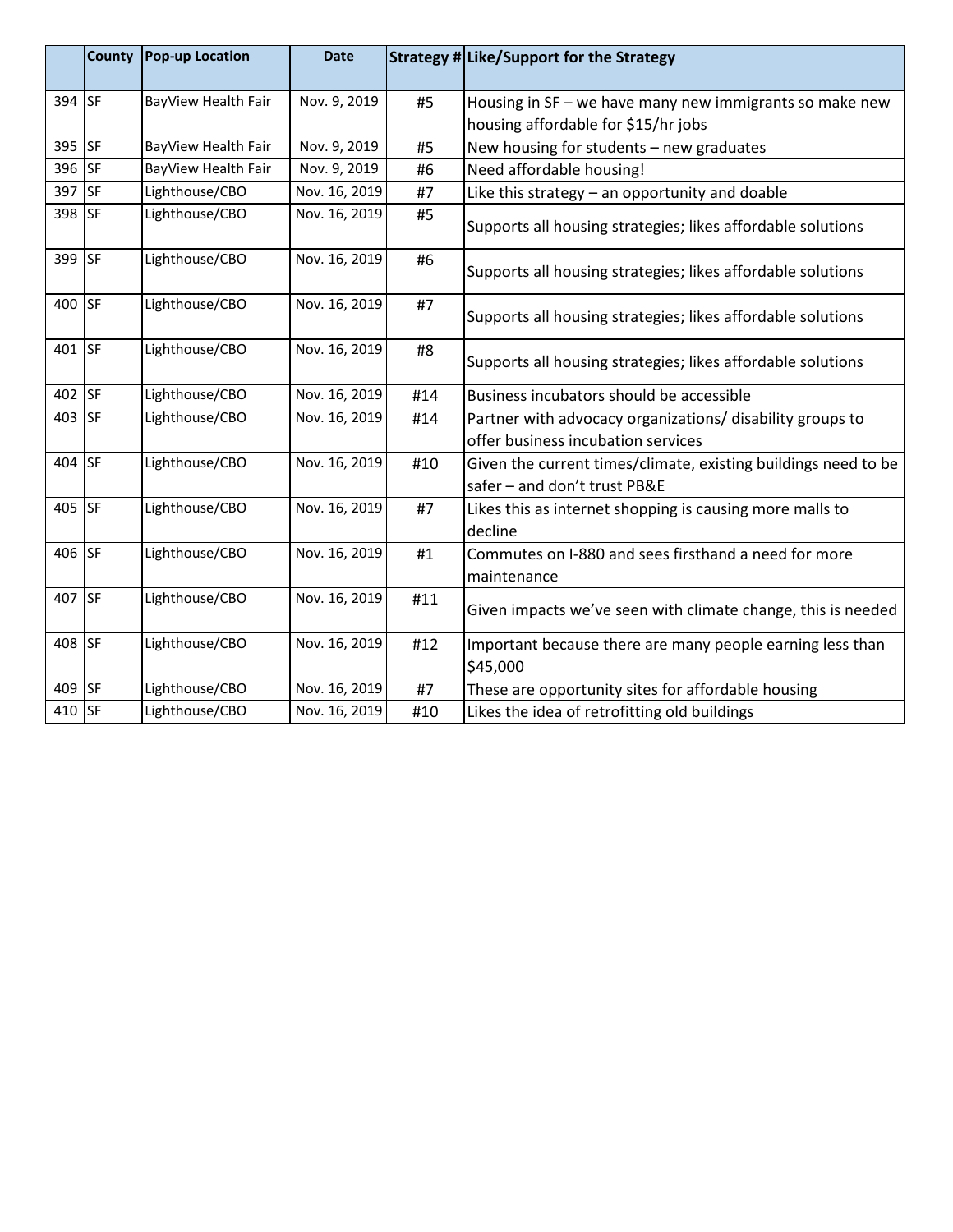

**Plan Bay Area 2050 Public Engagement -- Fall 2019 Comments by Pop-up held in San Francisco County** *Dislike/Don't Support Strategy*

|              | <b>County</b> | <b>Pop-up Location</b> | <b>Date</b>   |     | Strategy # Dislike/Do Not Support the Strategy               |
|--------------|---------------|------------------------|---------------|-----|--------------------------------------------------------------|
| $\mathbf{1}$ | SF            | SFSU                   | Oct. 16, 2019 | #7  | Could take away businesses                                   |
| 2            | <b>SF</b>     | SFSU                   | Oct. 16, 2019 | #3  | Bikes can be frustrating                                     |
| 3            | <b>SF</b>     | SFSU                   | Oct. 16, 2019 | #4  | Private sector should do this                                |
| 4            | SF            | Heart of City FM       | Oct. 18, 2019 | #6  | Even affordable housing have vacancies because of the        |
|              |               |                        |               |     | income limits                                                |
| 5            | SF            | Heart of City FM       | Oct. 18, 2019 | #6  | This income band is too narrow and inflexible                |
| 6            | SF            | Heart of City FM       | Oct. 18, 2019 | #9  | Too much protection; need more development (protect          |
|              |               |                        |               |     | some, not all)                                               |
| 7            | SF            | Heart of City FM       | Oct. 18, 2019 | #7  | Convert to community centers                                 |
| 8            | <b>SF</b>     | Heart of City FM       | Oct. 18, 2019 | #6  | Developers won't build if affordable percentage is too high  |
|              |               |                        |               |     |                                                              |
| 9            | SF            | Heart of City FM       | Oct. 18, 2019 | #13 | Doesn't make sense to make Bay Area more expensive           |
| 10           | <b>SF</b>     | Heart of City FM       | Oct. 18, 2019 | #13 | Big companies would be competing for space in urban areas    |
|              |               |                        |               |     |                                                              |
| 11           | <b>SF</b>     | <b>Sunday Streets</b>  | Oct. 20, 2019 | #13 | We need housing and this dissuades development. Maybe        |
|              |               |                        |               |     | require such developments to provide shuttle to transit.     |
|              |               |                        |               |     | Either pay fee or provide shuttle.                           |
| 12           | <b>SF</b>     | <b>Sunday Streets</b>  | Oct. 20, 2019 | #13 | You are penalizing possible development                      |
| 13           | <b>SF</b>     | <b>Sunday Streets</b>  | Oct. 20, 2019 | #12 | Not fundable - would be difficult to fund                    |
| 14           | SF            | <b>Sunday Streets</b>  | Oct. 20, 2019 | #11 | Not a high priority - too far off                            |
| 15           | <b>SF</b>     | <b>Sunday Streets</b>  | Oct. 20, 2019 | #11 | Is this even applicable in our time horizon? Don't spend     |
|              |               |                        |               |     | funds on this yet                                            |
| 16           | <b>SF</b>     | <b>Sunday Streets</b>  | Oct. 20, 2019 | #9  | Growth boundaries may need to expand to house residents      |
|              |               |                        |               |     | --- protect open space but allow growth in some areas        |
|              |               |                        |               |     |                                                              |
| $17$ SF      |               | <b>Sunday Streets</b>  | Oct. 20, 2019 | #12 | Has two kids, no childcare discount for two; so she needs to |
|              |               |                        |               |     | work more. Such a program could maybe require volunteer      |
|              |               |                        |               |     | contributions to reduce daycare costs but keep working.      |
|              |               |                        |               |     | Tricky balance.                                              |
| 18           | <b>SF</b>     | <b>Sunday Streets</b>  | Oct. 20, 2019 | #5  | Concern about divestment to areas with lower performing      |
|              |               |                        |               |     | schools                                                      |
| 19           | <b>SF</b>     | SF Chinatown           | Nov. 2, 2019  | #3  | Don't like #3; not safe                                      |
| 20           | <b>SF</b>     | SF Chinatown           | Nov. 2, 2019  | #5  | Don't like                                                   |
| 21           | <b>SF</b>     | SF Chinatown           | Nov. 2, 2019  | #3  | Don't like #3; cyclists not safe                             |
| 22           | <b>SF</b>     | SF Chinatown           | Nov. 2, 2019  | #3  | Don't like bike lane; cyclists are not safe to pedestrians   |
|              |               |                        |               |     |                                                              |
| 23           | <b>SF</b>     | SF Chinatown           | Nov. 2, 2019  | #3  | Doesn't like #3; no more bike lanes; not safe; traffic jam;  |
|              |               |                        |               |     | less parking space                                           |
| 24           | <b>SF</b>     | SF Chinatown           | Nov. 2, 2019  | #12 | <b>Dislike</b>                                               |
| 25           | <b>SF</b>     | SF Chinatown           | Nov. 2, 2019  | #13 | <b>Dislike</b>                                               |
| 26           | <b>SF</b>     | SF Chinatown           | Nov. 2, 2019  | #5  | Don't like more homes being built in general; making the     |
|              |               |                        |               |     | city too crowded                                             |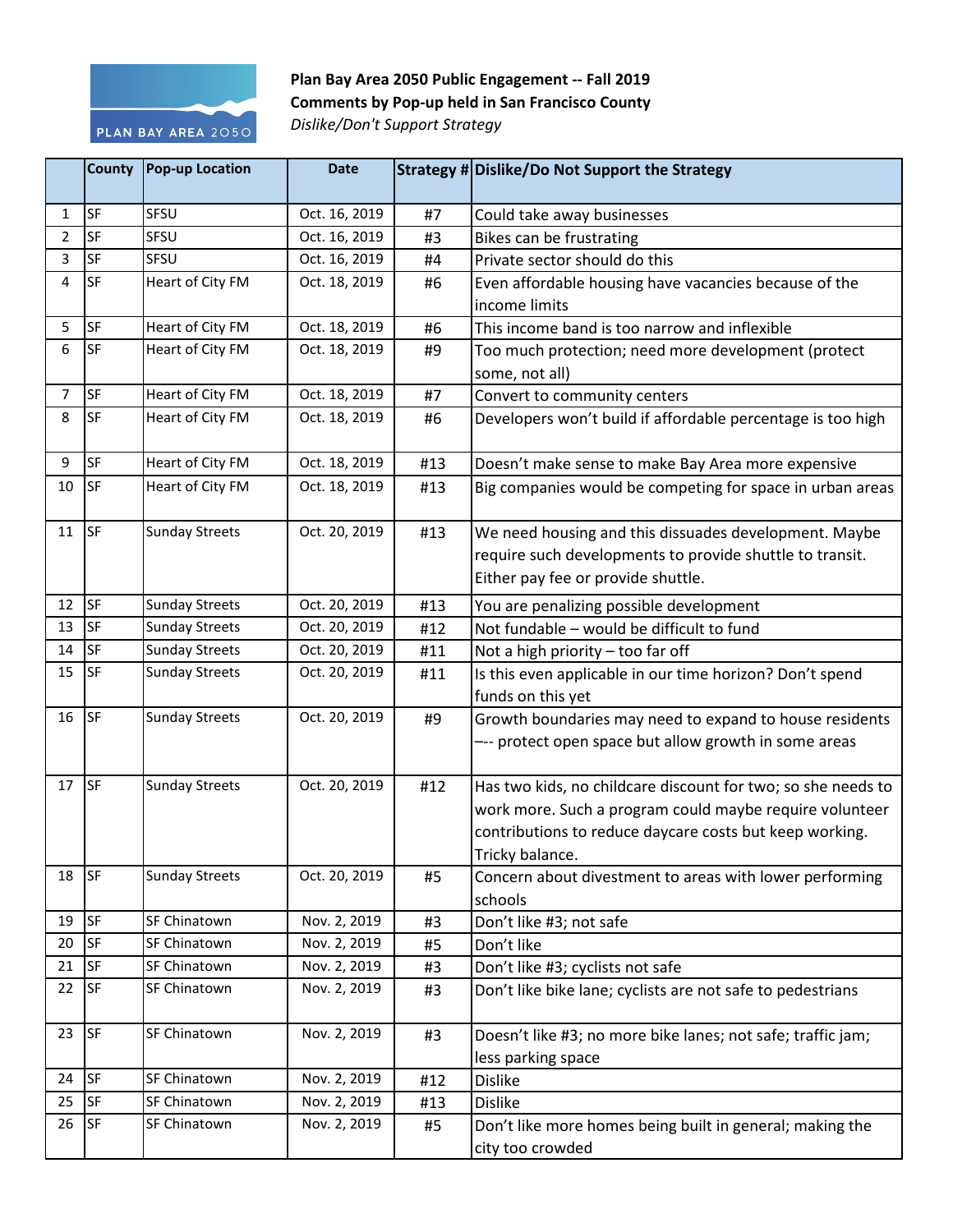|    | County      | <b>Pop-up Location</b> | <b>Date</b>   |     | Strategy # Dislike/Do Not Support the Strategy                |
|----|-------------|------------------------|---------------|-----|---------------------------------------------------------------|
| 27 | <b>ISF</b>  | <b>SF Chinatown</b>    | Nov. 2, 2019  | #6  | Don't like more homes being built in general; making the      |
|    |             |                        |               |     | city too crowded                                              |
| 28 | <b>SF</b>   | SF Chinatown           | Nov. 2, 2019  | #12 | Don't like; some families cheated social welfare              |
| 29 | lsf         | SF Chinatown           | Nov. 2, 2019  | #3  | Not safe; problems with Market Street traffic                 |
| 30 | <b>ISF</b>  | SF Chinatown           | Nov. 2, 2019  | #11 | <b>Dislike</b>                                                |
| 31 | <b>I</b> SF | <b>SF Chinatown</b>    | Nov. 2, 2019  | #3  | Bicycling is dangerous; they need designated lanes            |
| 32 | <b>ISF</b>  | BayView Health Fair    | Nov. 9, 2019  | #6  | Do not need more housing; utilize what we have. No more       |
|    |             |                        |               |     | structures. Convert luxury buildings into affordable housing. |
|    |             |                        |               |     | Need a cap on luxury housing.                                 |
| 33 | <b>ISF</b>  | BayView Health Fair    | Nov. 9, 2019  | #12 | No. If people are educated, we don't need childcare. Only     |
|    |             |                        |               |     | one person would need to work; need community services -      |
|    |             |                        |               |     | boys and girls club, parks and events. All was free under     |
|    |             |                        |               |     | Prop. 13                                                      |
| 34 | <b>I</b> SF | BayView Health Fair    | Nov. 9, 2019  | #14 | No. Business incubators - these are for white people; this is |
|    |             |                        |               |     | racism. Not to help people of color; advantages for Asians    |
|    |             |                        |               |     | and Latinos but not African Americans.                        |
| 35 | lsf.        | Lighthouse/CBO         | Nov. 16, 2019 | #3  |                                                               |
|    |             |                        |               |     | Unless you are a visitor/tourist, you probably own a bike     |
|    |             |                        |               |     | and won't need free bikeshare (it didn't work in Thailand)    |
| 36 | <b>I</b> SF | Lighthouse/CBO         | Nov. 16, 2019 | #7  | Sees over development; we need parks and shopping malls,      |
|    |             |                        |               |     | not just towers of apartments                                 |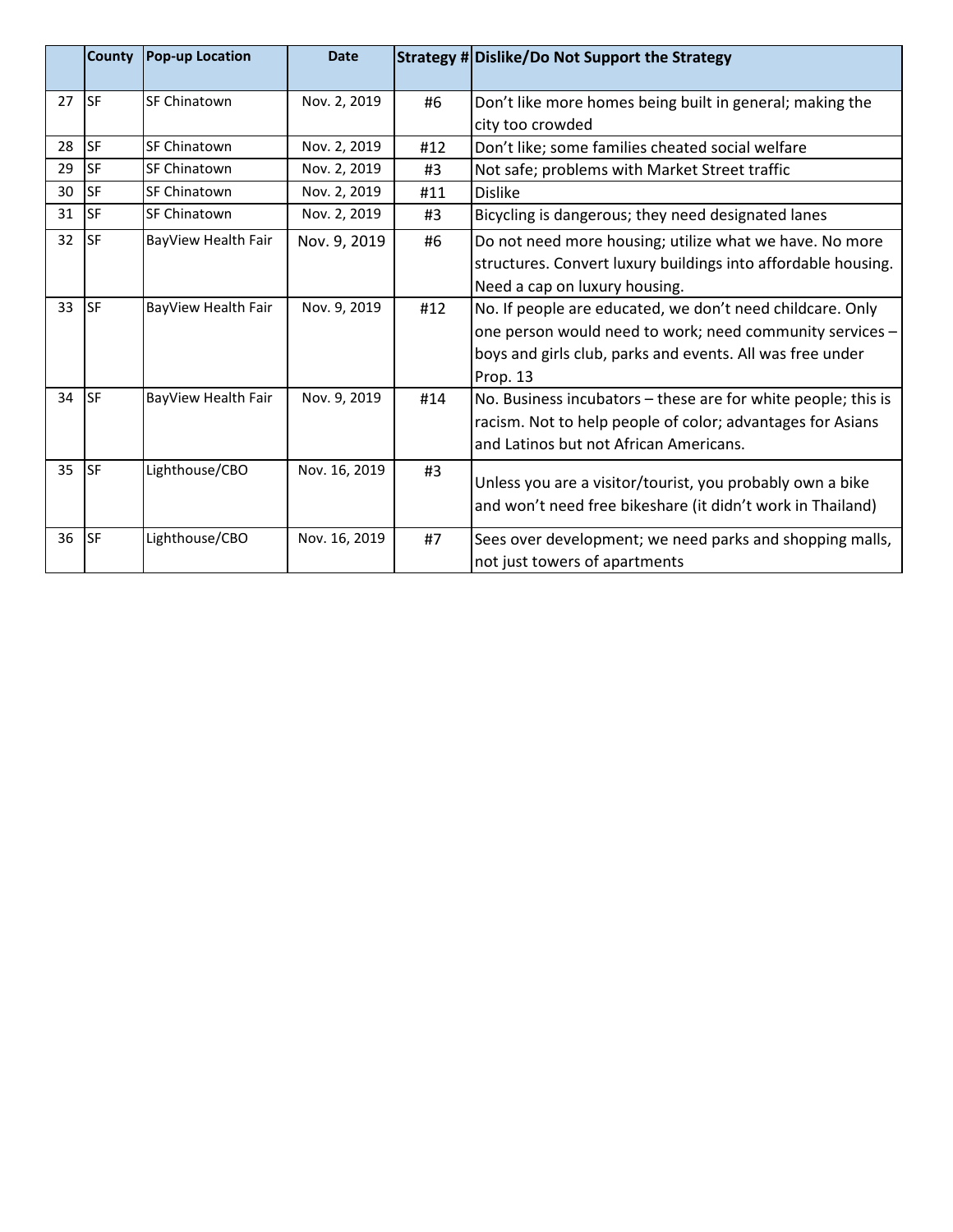

## **Plan Bay Area 2050 Public Engagement -- Fall 2019 Comments by Pop-up held in San Francisco County**

*Comments/New Ideas*

|                | County    | Pop-up Location       | <b>Date</b>   | <b>Comments/New Ideas</b>                                                                           |
|----------------|-----------|-----------------------|---------------|-----------------------------------------------------------------------------------------------------|
| $\mathbf{1}$   | <b>SF</b> | SFSU                  | Oct. 16, 2019 | Charging stations                                                                                   |
| $\overline{2}$ | <b>SF</b> | SFSU                  | Oct. 16, 2019 | Working families need more than just affordable housing - supportive                                |
|                |           |                       |               | strategies                                                                                          |
| 3              | <b>SF</b> | SFSU                  | Oct. 16, 2019 | Reduce traffic by using affordable housing strategies                                               |
| 4              | <b>SF</b> | SFSU                  | Oct. 16, 2019 | More roof-top parks - green space                                                                   |
| 5              | <b>SF</b> | SFSU                  | Oct. 16, 2019 | Complicated - funding and new/old residents                                                         |
| 6              | <b>SF</b> | Heart of City FM      | Oct. 18, 2019 | Senior housing needs                                                                                |
| 7              | SF        | Heart of City FM      | Oct. 18, 2019 | Homeless are too numerous; need help                                                                |
| 8              | <b>SF</b> | Heart of City FM      | Oct. 18, 2019 | Housing for the homeless!!! PRIORITY                                                                |
| 9              | <b>SF</b> | Heart of City FM      | Oct. 18, 2019 | Homeless                                                                                            |
| 10             | <b>SF</b> | Heart of City FM      | Oct. 18, 2019 | Need to put in check the TNC                                                                        |
| 11             | <b>SF</b> | Heart of City FM      | Oct. 18, 2019 | In general, more cooperative structures rather than capitalistic                                    |
| 12             | <b>SF</b> | Heart of City FM      | Oct. 18, 2019 | Turn empty lots into temporary community gardens                                                    |
| 13             | <b>SF</b> | Heart of City FM      | Oct. 18, 2019 | Designate area for homeless tents                                                                   |
| 14             | <b>SF</b> | Heart of City FM      | Oct. 18, 2019 | Bring in large corporations, not start-ups                                                          |
| 15             | SF        | Heart of City FM      | Oct. 18, 2019 | Affordable housing for seniors                                                                      |
| $16$ SF        |           | Heart of City FM      | Oct. 18, 2019 | Homelessness - cannot receive too many homeless people from outside                                 |
| 17             | <b>SF</b> | Heart of City FM      |               | Oct. 18, 2019 Senior housing                                                                        |
| 18             | <b>SF</b> | Heart of City FM      | Oct. 18, 2019 | Wildfires - some agency should take responsibility; power outage                                    |
| 19             | <b>SF</b> | <b>Sunday Streets</b> | Oct. 20, 2019 | Teachers should have access to housing in the community where they<br>teach                         |
| $20$ SF        |           | <b>Sunday Streets</b> | Oct. 20, 2019 | Make sure to address parking and access for people with disabilities                                |
| 21 $ SF$       |           | <b>Sunday Streets</b> | Oct. 20, 2019 | Worried about the environment, whales, enviro healthremember we<br>share environment with animals   |
| 22             | <b>SF</b> | <b>Sunday Streets</b> | Oct. 20, 2019 | More mental health support in education settings                                                    |
| 23             | SF        | <b>Sunday Streets</b> | Oct. 20, 2019 | Develop smaller delivery trucks to supply local stores                                              |
| 24             | SF        | <b>Sunday Streets</b> |               | Oct. 20, 2019 Require homeowners to plant 3 trees on/around their property or in<br>their community |
| $25$ SF        |           | <b>Sunday Streets</b> | Oct. 20, 2019 | Regulate Uber & Lyft more because they drive into the area                                          |
| $26$ SF        |           | <b>Sunday Streets</b> | Oct. 20, 2019 | Opposite of #13 - also decrease fees in places you don't have to drive a<br>lot                     |
| 27             | SF        | <b>Sunday Streets</b> | Oct. 20, 2019 | Do any of these strategies directly effect homelessness?                                            |
| 28             | SF        | <b>Sunday Streets</b> | Oct. 20, 2019 | We want the Bay to be safe while walking                                                            |
| 29             | <b>SF</b> | <b>Sunday Streets</b> | Oct. 20, 2019 | Why aren't HOV lanes 24-hours? Or in effect when roads are<br>congested?                            |
| $30$ SF        |           | <b>Sunday Streets</b> | Oct. 20, 2019 | Make public transit stations safer, such as with law enforcement<br>presence                        |
| $31$ SF        |           | <b>Sunday Streets</b> | Oct. 20, 2019 | Clean air, more trees                                                                               |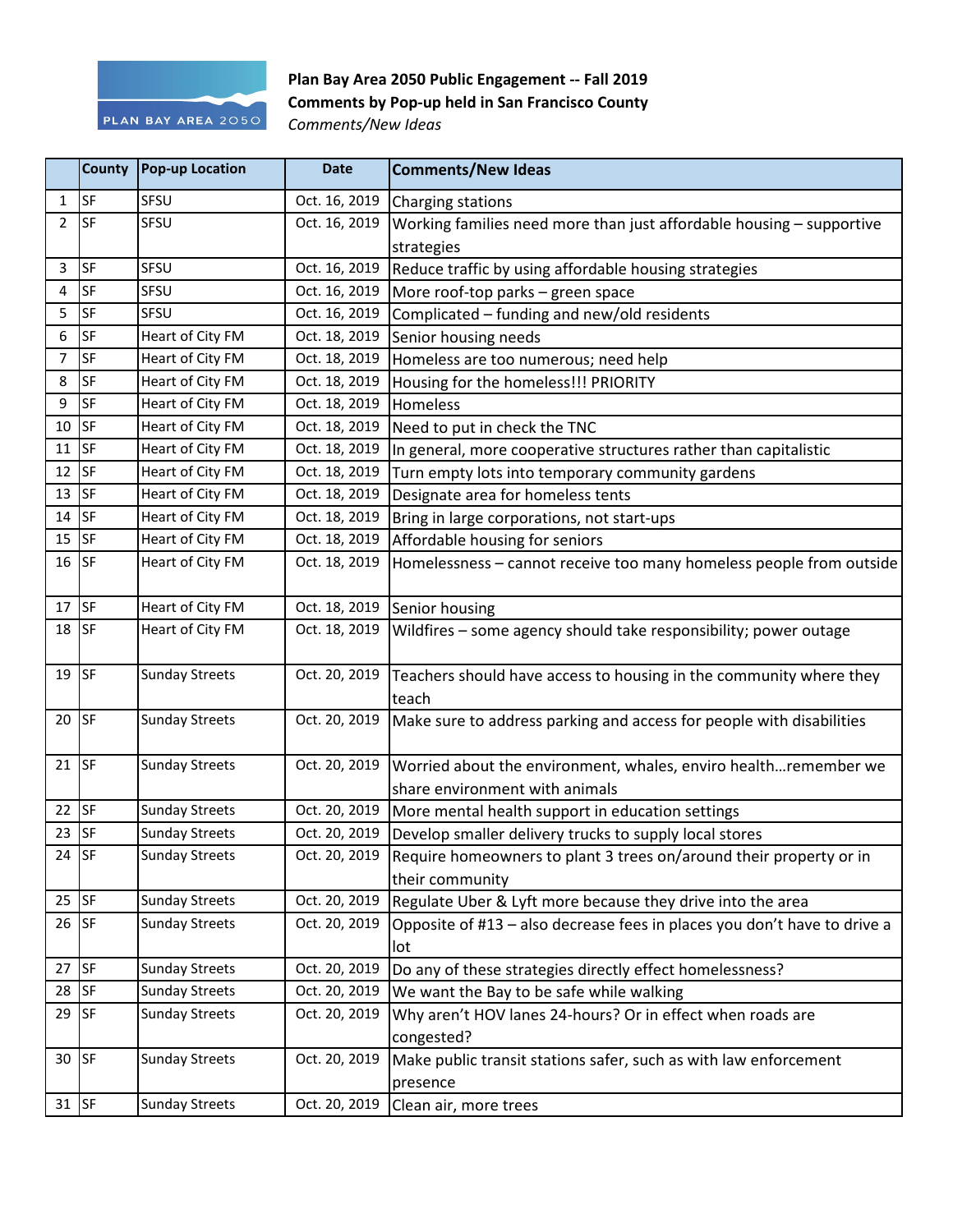|         | <b>County</b> | <b>Pop-up Location</b> | <b>Date</b>   | <b>Comments/New Ideas</b>                                                                                |
|---------|---------------|------------------------|---------------|----------------------------------------------------------------------------------------------------------|
| $32$ SF |               | SF Chinatown           | Nov. 2, 2019  | We need to resolve the conflicting academics. My neighborhood is a                                       |
|         |               |                        |               | community of concern, and socialist activists are pointing at a paper                                    |
|         |               |                        |               | from a DSA member at University of Minneapolis saying that market-                                       |
|         |               |                        |               | rate housing causes low-cost housing to increase in price. Other                                         |
|         |               |                        |               | academics, including at the UC Berkeley Anti-Displacement Project,                                       |
|         |               |                        |               | point to the regional price-abating effect of market-rate housing. A new                                 |
|         |               |                        |               | paper from NYU shows that market-rate housing decreases the prices                                       |
|         |               |                        |               | on low-cost housing more than it decreases prices on high-cost housing.                                  |
|         |               |                        |               | I think the DSA member got cause and effect backwards. So, since we                                      |
|         |               |                        |               | have conflicting academics, we should have studies that we can use to                                    |
|         |               |                        |               | revolve this conflict, at least for creation of policies.                                                |
|         |               |                        |               |                                                                                                          |
| 33      | <b>SF</b>     | SF Chinatown           | Nov. 2, 2019  | Rental costs are rising for Section 8 voucher holders; the difference is                                 |
|         |               |                        |               | sometimes too high                                                                                       |
| 34      | <b>SF</b>     | SF Chinatown           | Nov. 2, 2019  | Homelessness issue needs to be addressed                                                                 |
| 35      | <b>SF</b>     | SF Chinatown           | Nov. 2, 2019  | Clean streets                                                                                            |
| 36      | SF            | SF Chinatown           | Nov. 2, 2019  | <b>Street noises</b>                                                                                     |
| 37      | <b>SF</b>     | SF Chinatown           | Nov. 2, 2019  | More efforts to improve air quality                                                                      |
| 38      | <b>SF</b>     | SF Chinatown           | Nov. 2, 2019  | More low-price houses                                                                                    |
| 39      | <b>SF</b>     | SF Chinatown           | Nov. 2, 2019  | Too many resources going to homelessness; not enough for affordable                                      |
|         |               |                        |               | housing rent subsidies                                                                                   |
| 40      | <b>SF</b>     | SF Chinatown           | Nov. 2, 2019  | Public transport should be free                                                                          |
| 41      | <b>SF</b>     | SF Chinatown           | Nov. 2, 2019  | Community safety - BART safety concerns                                                                  |
| 42      | <b>SF</b>     | SF Chinatown           | Nov. 2, 2019  | <b>Plant trees</b>                                                                                       |
| 43      | <b>SF</b>     | SF Chinatown           | Nov. 2, 2019  | More resources into all categories                                                                       |
| 44      | <b>SF</b>     | SF Chinatown           | Nov. 2, 2019  | <b>Address homelessness</b>                                                                              |
| 45      | <b>SF</b>     | SF Chinatown           | Nov. 2, 2019  | No marijuana dispensaries                                                                                |
| 46      | <b>SF</b>     | <b>SF Chinatown</b>    | Nov. 2, 2019  | <b>Street safety</b>                                                                                     |
| 47      | <b>SF</b>     | SF Chinatown           | Nov. 2, 2019  | No smoking                                                                                               |
| 48 SF   |               | SF Chinatown           | Nov. 2, 2019  | No jaywalking                                                                                            |
| 49      | <b>SF</b>     | SF Chinatown           | Nov. 2, 2019  | We need to fix the infrastructure: housing imbalance. The financial                                      |
|         |               |                        |               | unsustainability of sprawl is incentivizing the jobs: housing ratio                                      |
|         |               |                        |               |                                                                                                          |
| 50      | <b>SF</b>     | SF Chinatown           | Nov. 2, 2019  | Low income for 20 years, but cannot get affordable housing. Too much                                     |
|         |               |                        |               | going to help homeless but cannot solve the problem. Do not agree with                                   |
| $51$ SF |               |                        |               | sanctuary policy                                                                                         |
|         |               | SF Chinatown           | Nov. 2, 2019  | Recommends changes to Bay Area governance (especially funding                                            |
| 52      | <b>SF</b>     | SF Chinatown           | Nov. 2, 2019  | streams) to incentivize diversity and affordability                                                      |
| 53      | <b>SF</b>     | BayView Health Fair    | Nov. 9, 2019  | When working on MTC-ABAG governance, consider equity.<br>Need substance abuse and mental health services |
| 54      | <b>SF</b>     | BayView Health Fair    | Nov. 9, 2019  | Muni impacted; need wraparound services and homeless housing                                             |
| 55      | <b>SF</b>     | BayView Health Fair    | Nov. 9, 2019  | BayView -- more shutle servicesfunds, \$500k needed                                                      |
| 56      | <b>SF</b>     | BayView Health Fair    | Nov. 9, 2019  | New laws/restrictions on Uber & Lyft - or limit to specific routes/specific                              |
|         |               |                        |               | amount (cost) during windows                                                                             |
| 57      | <b>SF</b>     | BayView Health Fair    | Nov. 9, 2019  | Housing for homeless with wraparound services                                                            |
| 58      | <b>SF</b>     | BayView Health Fair    | Nov. 9, 2019  | More dog parks                                                                                           |
| 59      | <b>SF</b>     | Lighthouse/CBO         | Nov. 16, 2019 | Wants communities to be more open to homeless shelters                                                   |
|         |               |                        |               |                                                                                                          |